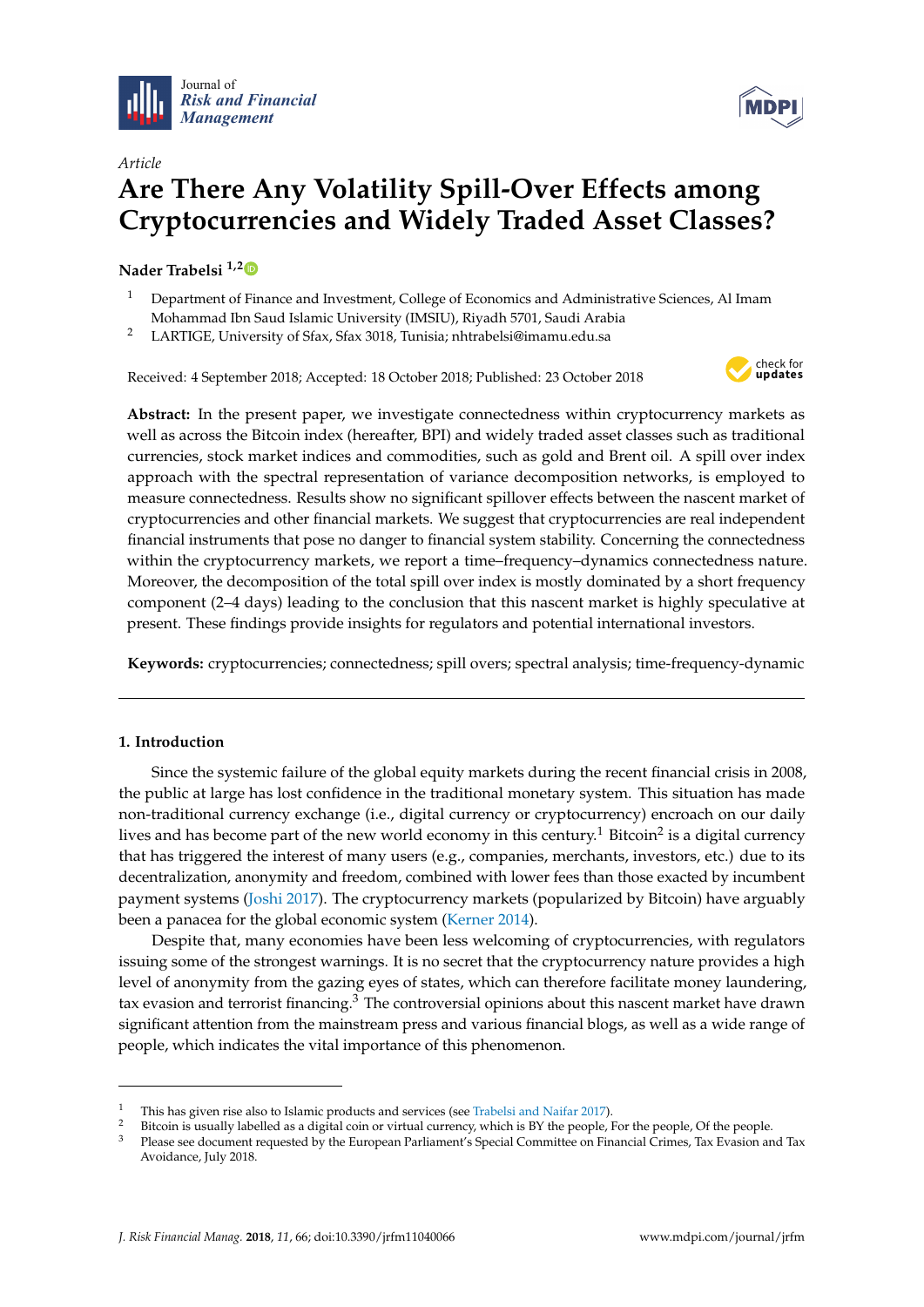Despite its sharp popularity and its huge volatility that occurred from time to time, there are still fewer academic works assessing cryptocurrencies from the economic-finance perspectives<sup>4</sup>. Prior studies are concentrated on understanding their moneyless properties, according to gold and traditional currency or compared to a well-known asset such as stocks, bonds, etc. [\(Barber et al.](#page-14-0) [2012;](#page-14-0) [Bell](#page-14-1) [2013;](#page-14-1) [Glaser et al.](#page-15-2) [2014\)](#page-15-2). As most findings show, Bitcoin is neither a convertible tangible asset (such as gold) nor a fiat currency (such as dollar). There exist other studies focusing on the determinants of bitcoin prices [\(Buchholz et al.](#page-15-3) [2012;](#page-15-3) [Kristoufek](#page-15-4) [2013;](#page-15-4) [van Wijk](#page-16-1) [2013;](#page-16-1) [Dyhrberg](#page-15-5) [2015a\)](#page-15-5). Their research results suggest multiple factors that may play important roles in explaining its evolution (e.g., supply–demand fundamentals, the attractiveness for investors, popularity in the media, transaction volume, etc.). The past few years have witnessed considerable research concerning the importance of adding cryptocurrency to a portfolio with equity and with other assets classes [\(Briere et al.](#page-15-6) [2013;](#page-15-6) [Eisel et al.](#page-15-7) [2015;](#page-15-7) [Bouri et al.](#page-15-8) [2017a\)](#page-15-8). A comparative analysis of different results (see Section [3\)](#page-3-0) shows that no definitive conclusions can be reached in regard to key functions of the Bitcoins for the global economic system. This paper does not lead to any of these research areas. The aim here is to provide empirical insights on the direction and intensity of information transmission within Bitcoins, and between Bitcoins and the global economic system.

A substantial body of literature has investigated the volatility spillover between the same type of asset classes, e.g., stock, bond, commodity and FX markets, between oil and stock markets, between FX and stock market, among other [Aftab et al.](#page-14-2) [\(2015\)](#page-14-2) and [Tiwari et al.](#page-14-3) [\(2018\)](#page-14-3). The absence of empirical works addressing spillover effects within the Bitcoin markets, and across Bitcoins and other asset classes, is the motive for this study.

In a recent show of the acceptance of cryptocurrencies by the financial world, several Bitcoin derivatives exchanges opened<sup>5</sup>. In 2016, Chicago Mercantile Exchange (CME) group and Crypto Facilities Ltd. have launched two Bitcoin pricing products: BRR (Bitcoin Reference Rate) and BRTI (a real-time index of the US dollars of one Bitcoin). Therefore, the growing range of acceptance on the various fronts of cryptocurrencies and their started integration with more traditional financial markets may make them develop more relationships, create information flows and induce shocks. This study attempts to explore these features, by evaluating their connectedness with each other, and with other markets such as traditional currencies, stocks and commodities, using the spill over index approach and extensions. These markets are selected for two major reasons. The major reason is the great interest of these asset classes for financial analysts and investors, who use them for risk hedging alternatives or as investment opportunities. The second one is that the number and intensity of crises in these markets in recent decades have sharpened. This seeks to provide a valuable insight for investors about the influences they have on one another and on the stability of Bitcoin markets.

The spill over index approach has been proposed by [Diebold and Yilmaz](#page-15-9) [\(2009\)](#page-15-9). The basic spill over index idea is simple but often effective in ranking assets by their systemic importance. Following the original method of [Diebold and Yilmaz](#page-15-9) [\(2009\)](#page-15-9), the Forecast Error Variance Decomposition (hereafter, FEVD) networks associated with an n-variable vector auto-regressive model (VAR) is used to define weighted and directed networks from market data. In [Diebold and Yilmaz](#page-15-10) [\(2012\)](#page-15-10), authors proposed the generalized variance decompositions of [Pesaran and Shin](#page-16-2) [\(1998\)](#page-16-2) (GFEVD hereafter), which are invariant to variable ordering, to identify uncorrelated structural shocks from correlated reduced form shocks. More recently, Baruník and Křehlík [\(2017\)](#page-14-4) have been interested in frequency origins of connectedness variables. Using the spectral technique, Baruník and Křehlík [\(2017\)](#page-14-4) document that such frequency domains are important for a deep understanding of the different sources of risk spill over, that remain hidden when time domain measures are used (i.e., the effects are simply aggregated through frequencies). In this paper, we follow

<sup>4</sup> The other existing studies relating to Bitcoins deal with the legalities and technical details associated with Bitcoins.

<sup>5</sup> e.g., CME group has launched in 2017 cryptocurrencies futures contracts.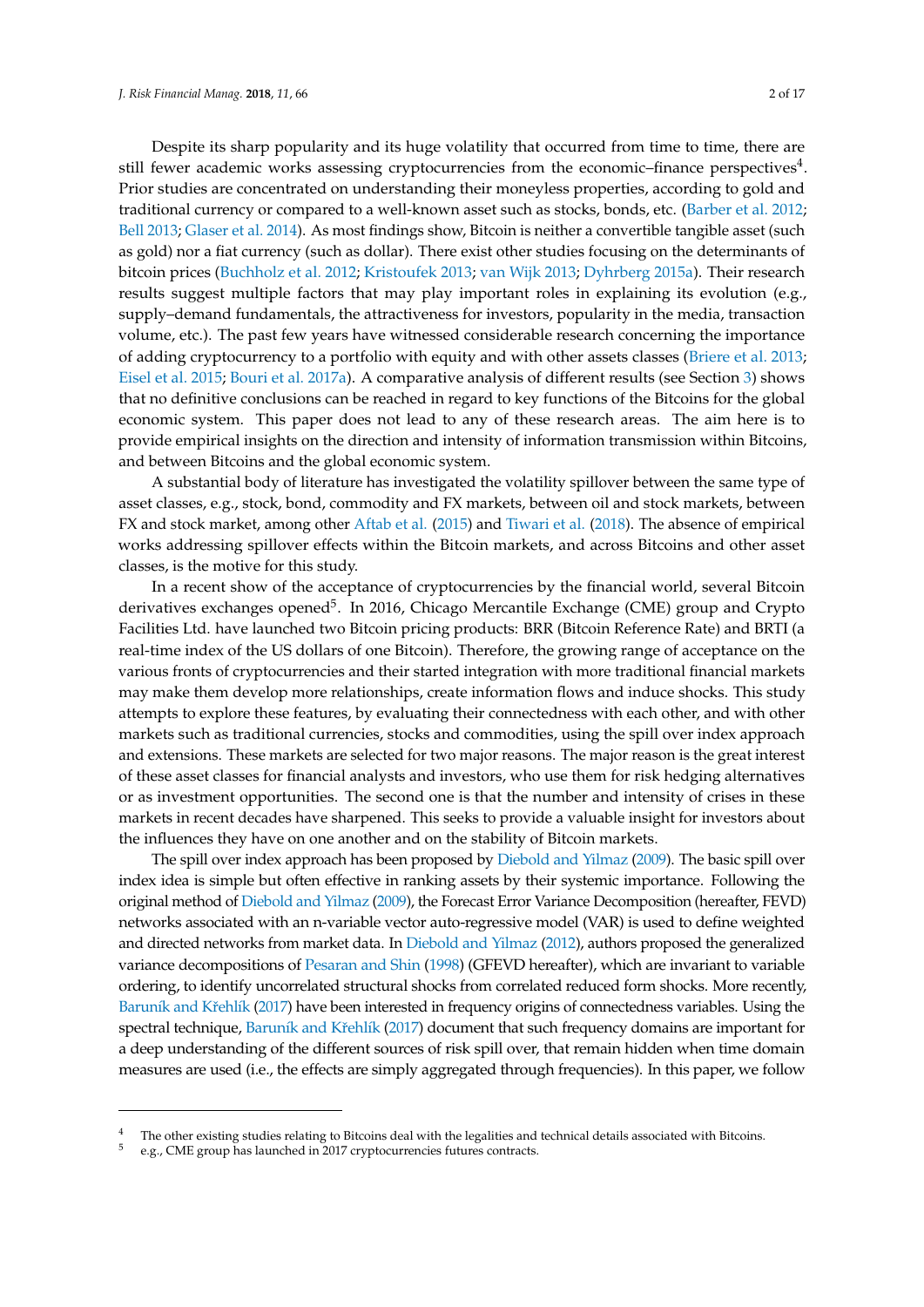these extensions to assess volatility spill overs within cryptocurrencies and from BPI to several currencies and stock market indices, as well as commodities, and vice versa.

Our underlying data are daily and cover the period 7 October 2010 to 8 February 2018. The data includes the return of BPI made by Coindesk. Moreover, our data covers the daily return of five popular stock indexes (i.e., SP500, NASDAQ, FTSE100, HangSeng and Nikkei225) and currencies (i.e., EUR/USD, GBP/USD, USD/JPY, USD/CHF and USD/CAD). For commodity markets, we limit our attention to the daily return of gold and Brent futures contracts. We calculate return as the change in the log closed prices. Then, the volatility is expressed as the absolute value of these changes. This approach dates back at least to [Davidian and Carroll](#page-15-11) [\(1987\)](#page-15-11), who argue that absolute return volatility is more robust against symmetric and non-normality variables.

Our results exhibit a time-varying pattern of connectedness within cryptocurrencies. The decomposition of the total spill over index (TSI) is dominated by a short frequency component (2–4 days). This shows that the market is mostly controlled by speculative behavior. We have shown also that volatility shocks in the cryptocurrency market may not propagate to other financial markets and vice versa.

The remainder of this paper proceeds as follows: we begin by presenting a background and a literature review on cryptocurrencies. Then, we describe our methodology on how we calculate the average (i.e., total) spill overs and to identify connectedness frequency. Afterwards, we present our data and substantive results in Sections [5](#page-6-0) and [6,](#page-9-0) respectively. To finish, we conclude in Section [7.](#page-14-5)

#### **2. Brief Background on Cryptocurrencies**

The most popular virtual currency is Bitcoin, with a market capitalization of about 40% of the entire cryptocurrency market.<sup>6</sup> In its purest form, a digital coin is a peer-to-peer payment cash system and an unregulated currency introduced in 2008 without legal tender status.<sup>7</sup> The proposed protocol is related to a decentralized system to confirm transactions and to assure that the supply of Bitcoins is, and remains, limited. This system functions without the backing of a central bank or any other monitoring authority. It allows any two willing parties to transact directly with each other without the need for a trusted third party.<sup>8</sup> The record in the system is secured through cryptography by allowing the protection of data from theft or alteration. The cryptography can be also used for user authentication.

Once confirmed, every transaction is recorded in a "block chain" which is a tamper-proof public ledger technology. Every payment is validated by each network node. While this ecosystem provides an effective protection against "counterfeiting" and ownership disputes, it is still vulnerable to theft. Owners require a cryptographic key pair (i.e., private and public keys). Each owner [trader] transfers coin [bitcoin] to the next [owner] by digitally signing a hash of the previous transaction and the public key of the next owner and adding these to the end of the block chain $^9$ . A payee can verify the signatures to verify the chain of ownership. Thereby, Bitcoin can be defined as a chain of digital signatures.

On 2 October 2013, the U.S. government followed by China regulators shut down websites involved in that activity, thus creating a bigger shock in this market. Despite this action, Bitcoin price has continued to climb with the undetermined rate. For instance, Bitcoin started in 2017 at less than \$US1000 then in December it went up to around \$US20,000, which meant that it notched up a gain of 1318% for the year 2017. This certainly looked like speculative hysteria. In February 2018, cryptocurrencies also reached a record \$600 billion in market value after the recovery; with the

<sup>6</sup> Market capitalization, price, volume and other Crypto-currency info can be listed on [coinmarketcap.com.](coinmarketcap.com)

<sup>7</sup> Unlike conventional currencies that are designed and controlled by a governing body.

The Bitcoin foundation is a private association that was formed in late 2012, after bitcoin had earned a reputation for criminality and fraud. "The mission of this foundation is to coordinate the efforts of the members of the Bitcoin community, helping to create awareness of the benefits of Bitcoin, how to use it and its related technology requirements, for technologists, regulators, the media and everyone else globally" (see foundation's global policy). Thus, this association cannot be a legal or a financial regulatory authority responsible for supervising and controlling Law and legal transactions.

Hashing means converting a string of characters of arbitrary length into a fixed length string.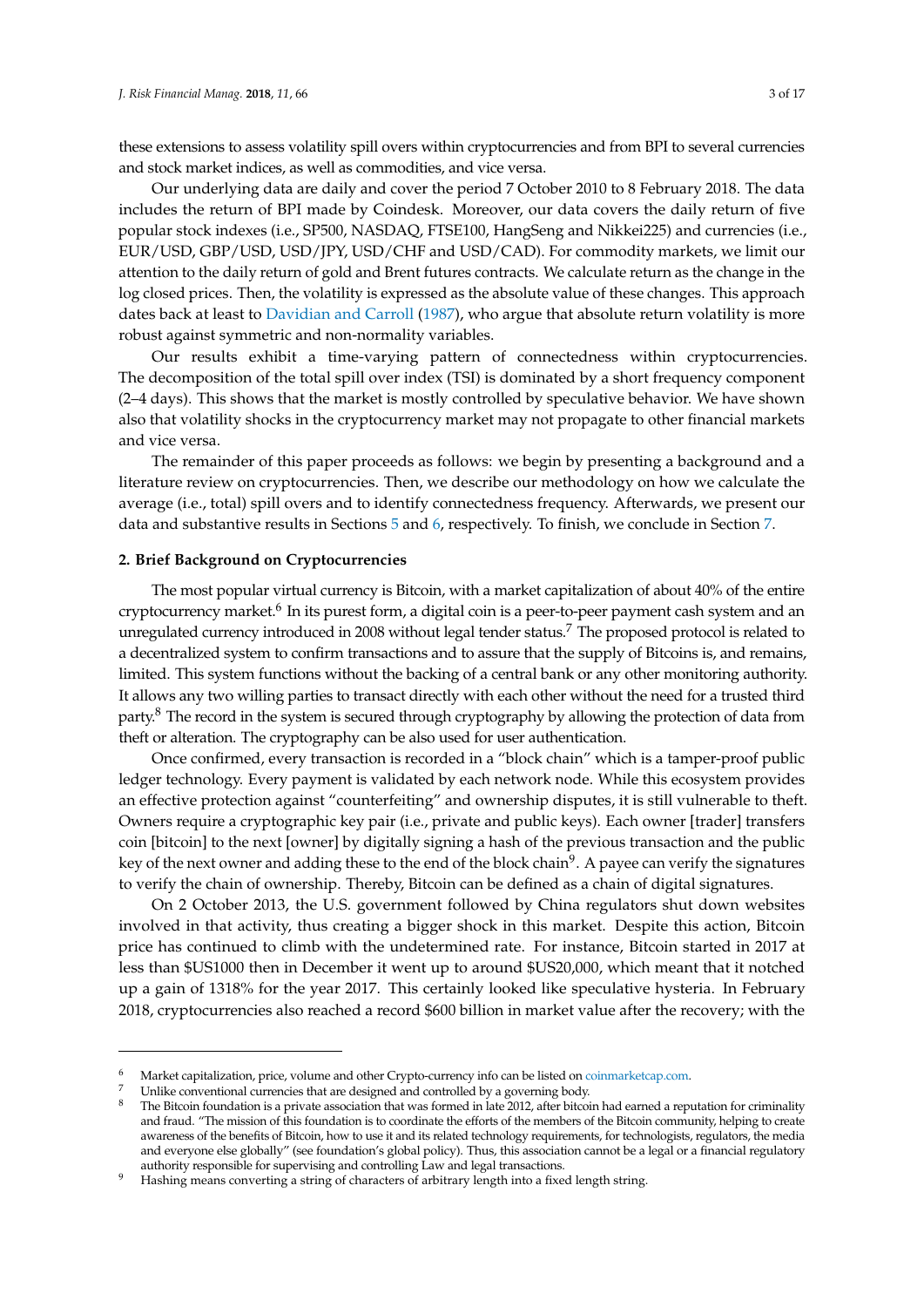inevitable \$700 billion marks right around the corner (i.e., will happen very soon).<sup>10</sup> Even though it has soared in market capitalization this year, the cryptocurrency market remains small compared to other traditional financial markets.

To date, there are 1400 digital currencies in the world and many countries (at least 32 countries) authorize the use of them. It is possible also to convert Bitcoin into all major currencies, but 90% of the daily trading volume is processed in Chinese Yuan and 6% in US dollars.<sup>11</sup>

Due to this mysterious rise of trading volume, the Bitcoin phenomenon demands a deeper investigation, which is the main objective of this study.

# <span id="page-3-0"></span>**3. Literature Review**

Although Bitcoins have been of interest in law and computer science for a long time, it has not significantly attracted the focus of economic and financial researchers. First of all, we mention the study of [Nakamoto](#page-15-12) [\(2008\)](#page-15-12), as the elusive creator of bitcoin. Following its proposal, Bitcoin was originally presented as a purely peer-to-peer version of electronic cash that allows online payments directly from one party to another without going through any monitoring institution. After that, the sharp spike in bitcoin price, and its huge volatility from time to time, has steered debate amongst economists.

Some papers have concentrated on the characteristics of cryptocurrencies following different forms of money and other well-known assets; among others [Grinberg](#page-15-13) [\(2011\)](#page-15-13), [Wu and Pandey](#page-16-3) [\(2014\)](#page-16-3), [Barber et al.](#page-14-0) [\(2012\)](#page-14-0), [Whelan](#page-16-4) [\(2013\)](#page-16-4) and [Glaser et al.](#page-15-2) [\(2014\)](#page-15-2). For example, [Grinberg](#page-15-13) [\(2011\)](#page-15-13) shows that bitcoin has a competitive advantage to make micropayments. However, [Wu and Pandey](#page-16-3) [\(2014\)](#page-16-3) finds that bitcoin does not have the key attributes of a currency and it should be regarded as a very illiquid financial asset. [Whelan](#page-16-4) [\(2013\)](#page-16-4) argues that bitcoin might look like the dollar. The main difference is that the dollar is backed by a government entity, while bitcoin is created and managed by non-government entities. Moreover, users' intentions to participate in the Bitcoin ecosystems are described by [Glaser et al.](#page-15-2) [\(2014\)](#page-15-2), finding that new users tend to trade Bitcoin on a speculative investment intention basis rather than as a means of paying for goods or services. Likewise, [Yermack](#page-16-5) [\(2015\)](#page-16-5) claims that Bitcoins closely resemble speculative investments, and their trading style demonstrates characteristics similar to stock trading.

Other papers have concentrated on the price formation of cryptocurrencies; among others [Buchholz et al.](#page-15-3) [\(2012\)](#page-15-3), [Kristoufek](#page-15-4) [\(2013\)](#page-15-4), [van Wijk](#page-16-1) [\(2013\)](#page-16-1), [Dyhrberg](#page-15-5) [\(2015a\)](#page-15-5). As for the case of any other assets, these authors argued that the price of Bitcoin is determined by several factors such as demand–supply fundamentals, investor's speculative behavior and global financial indicators related to equity markets, foreign exchange rate or crude oil and gold. [Ali et al.](#page-14-6) [\(2014\)](#page-14-6) also include other factors that influence the value of virtual currencies, such as risk-return trade-offs, transaction costs or relative benefits, and habit formation.

[Briere et al.](#page-15-6) [\(2013\)](#page-15-6) provide a tentative first look at how Bitcoin might be a suitable instrument for diversification. The researchers concluded that Bitcoin delivers high diversification benefits as it correlates negatively with most of the analyzed stock market indices. More recently, [Gangwal](#page-16-6) [\(2016\)](#page-16-6) wrote about the effect of including Bitcoin to the portfolio of an international investor. Using mean-variance analysis, the author argued that adding Bitcoin to portfolios always yields a diversification benefit (i.e., a higher Sharpe ratio). This means that Bitcoin return offsets its volatility risk. Due to the non-normal nature of Bitcoin return, [Eisel et al.](#page-15-7) [\(2015\)](#page-15-7) do not propose the classic mean-variance approach applied by [Briere et al.](#page-15-6) [\(2013\)](#page-15-6), but adopt a Conditional Value-at-Risk framework (CVaR). The results indicate that an investment in Bitcoin increases the CVaR of a portfolio. Nonetheless, this additional risk is overcompensated by high return, leading to better risk-return ratios. This last issue is further extended by [Dyhrberg](#page-15-14) [\(2015b\)](#page-15-14) who explores the financial asset capabilities of bitcoin using the Generalized Auroregressive Conditional

<sup>&</sup>lt;sup>10</sup> Source: statistic predictions by [medium.com.](medium.com)

<sup>11</sup> Please see the article "Bitcoin Regulation in china still unclear, but Chinese exchanges thrive overseas" by Leonhard Weese. Published on [forbes.com.](forbes.com)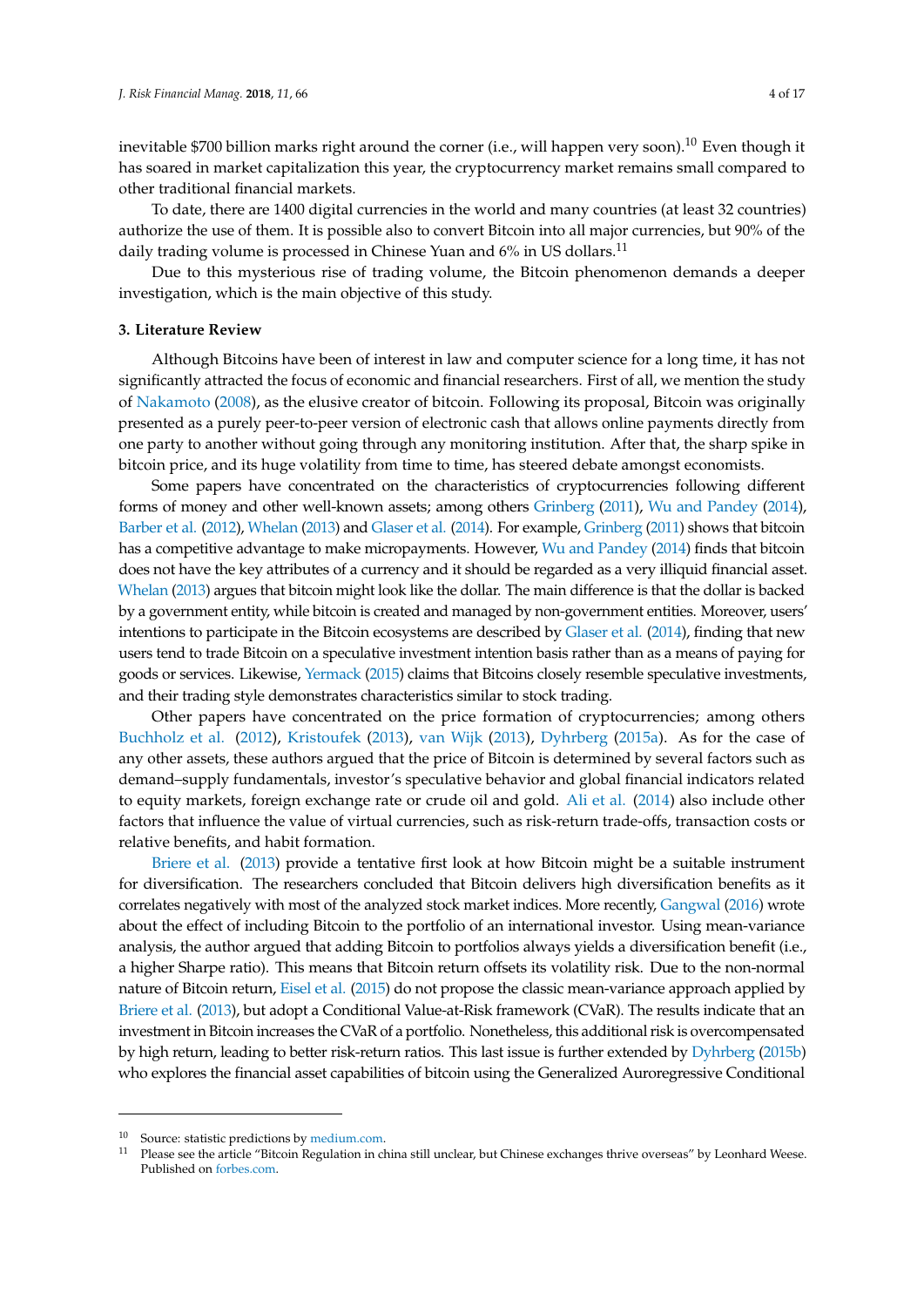Heteroskedasticity (GARCH) model. Results show that Bitcoins have a few aspects that are similar to gold and the dollar, indicating hedging capabilities and advantages as a medium of exchange. The asymmetric GARCH show that bitcoin may be useful in risk management and ideal for risk-averse investors in anticipation of negative shocks to the market. Overall, one can conclude that Bitcoin has a place in the financial markets and in portfolio management, as it can be considered as something between a fiat currency and a commodity. Conversely, [Baur et al.](#page-14-7) [\(2018\)](#page-14-7), using the same sample and econometric models of [Dyhrberg](#page-15-14) [\(2015b\)](#page-15-14), showed that Bitcoin exhibits distinctively different return, volatility and correlation characteristics compared to gold and the US dollar. On the other hand, [Baur et al.](#page-14-8) [\(2015\)](#page-14-8) argue that Bitcoin is a hybrid between precious metals and conventional currencies. They also highlight its role as a useful diversifier (i.e., uncorrelated with traditional assets) and an investment asset. In another interesting study, [Bouri et al.](#page-15-15) [\(2017b\)](#page-15-15) investigate the relationship between Bitcoin and commodities by assessing the ability of Bitcoin to act as a diversifier, hedge, or safe haven against daily movements in commodities in general, and energy commodities in particular. Through the use of an Asymmetric Dynamic Conditional Correlation (DCC) model, results show that Bitcoin is a strong hedge and a safe-haven against movements of commodity indices, including energy commodities. Furthermore, when taking in account the December 2013 Bitcoin price crash, results reveal that Bitcoin hedge and safe-haven properties against movements of commodity indices are only present in the pre-crash period, whereas in the post-crash period, Bitcoin is no more than a diversifier. However, [Bouoiyour and Selmi](#page-15-16) [\(2015\)](#page-15-16) using global macroeconomic and financial indicators and technical drivers, provide insightful evidence that Bitcoin may be used for economic reasons. Furthermore, there is not any sign of being a safe haven or a long-term promise. Our study differs from the previously mentioned studies. In fact, the global financial crisis of 2007–2009 (the "Great Recession") has simulated considerable interest in defining, measuring and monitoring connectedness among asset classes, markets and countries. As illustrated by this crisis, an important aspect of systemic risk is the propagation of adverse shocks throughout the whole system. As a consequence, a strand of literature that aims at evaluating systemic risk importance and interconnectedness has emerged. In the respective literature, there are many studies done by, among others, [Kaul and Sapp](#page-15-17) [\(2006\)](#page-15-17), [Meurers and Diekmann](#page-15-18) [\(2007\)](#page-15-18), [Baur and McDermott](#page-14-9) [\(2010\)](#page-14-9), [Baur and Lucey](#page-14-10) [\(2010\)](#page-14-10), [Beckmann et al.](#page-14-11) [\(2015\)](#page-14-11), [Bouoiyour and Selmi](#page-15-19) [\(2017\)](#page-15-19), [Ranaldo and Söderlind](#page-16-7) [\(2010\)](#page-16-7), [Grisse and Nitschka](#page-15-20) [\(2013\)](#page-15-20), [Botman et al.](#page-14-12) [\(2013\)](#page-14-12), and [Morley](#page-15-21) [\(2014\)](#page-15-21), that account for spillover effects and interconnectedness, but only among traditional assets classes. According to this strand of research, our paper builds on and contributes to extending the literature on Bitcoins by assessing interconnectedness within the cryptocurrency market and between Bitcoin price changes and the volatility of traditional asset classes, using within the group of measures in the literature on the spillover index approach.

#### **4. Methodology**

Besides assessing the overall error variation in an asset "*k*" due to shock arising in other asset "*j*" or leading to shocks to other asset classes, we are also interested in assessing shares of forecast error variation in an asset "*k*" due to shock to an asset "*j*" at a specific frequency band. To achieve this, we follow the generalized forecast error variance decomposition methodology by [Diebold and Yilmaz](#page-15-10) [\(2012\)](#page-15-10) and the Baruník and Křehlík [\(2017\)](#page-14-4).

Let us describe the n-variate stationary process  $Y_t = (y_{t,1},...,y_{t,n})$  by structural VAR(p) at  $t = 1,...,$ T as:

$$
\Phi(L)Y_t = \varepsilon_t \tag{1}
$$

In this equation and below, we define the asset volatility as  $y_{t,n} = |lnP_{t,n} - lnP_{t-1,n}|$ , where  $P_{\text{tn}}$  is the daily closing value of the nth asset in the system (e.g., in intra-cryptocurrency market connectedness  $n = 4$ ) on day t.<sup>12</sup>

<sup>12</sup> For other advantages of absolute returns one can see [Forsberg and Ghysels](#page-15-22) [\(2007\)](#page-15-22), [Antonakakis and Vergos](#page-14-13) [\(2013\)](#page-14-13) and [Wang et al.](#page-16-8) [\(2016\)](#page-16-8). Indeed, it is well documented in the literature that the use of absolute returns in modeling volatility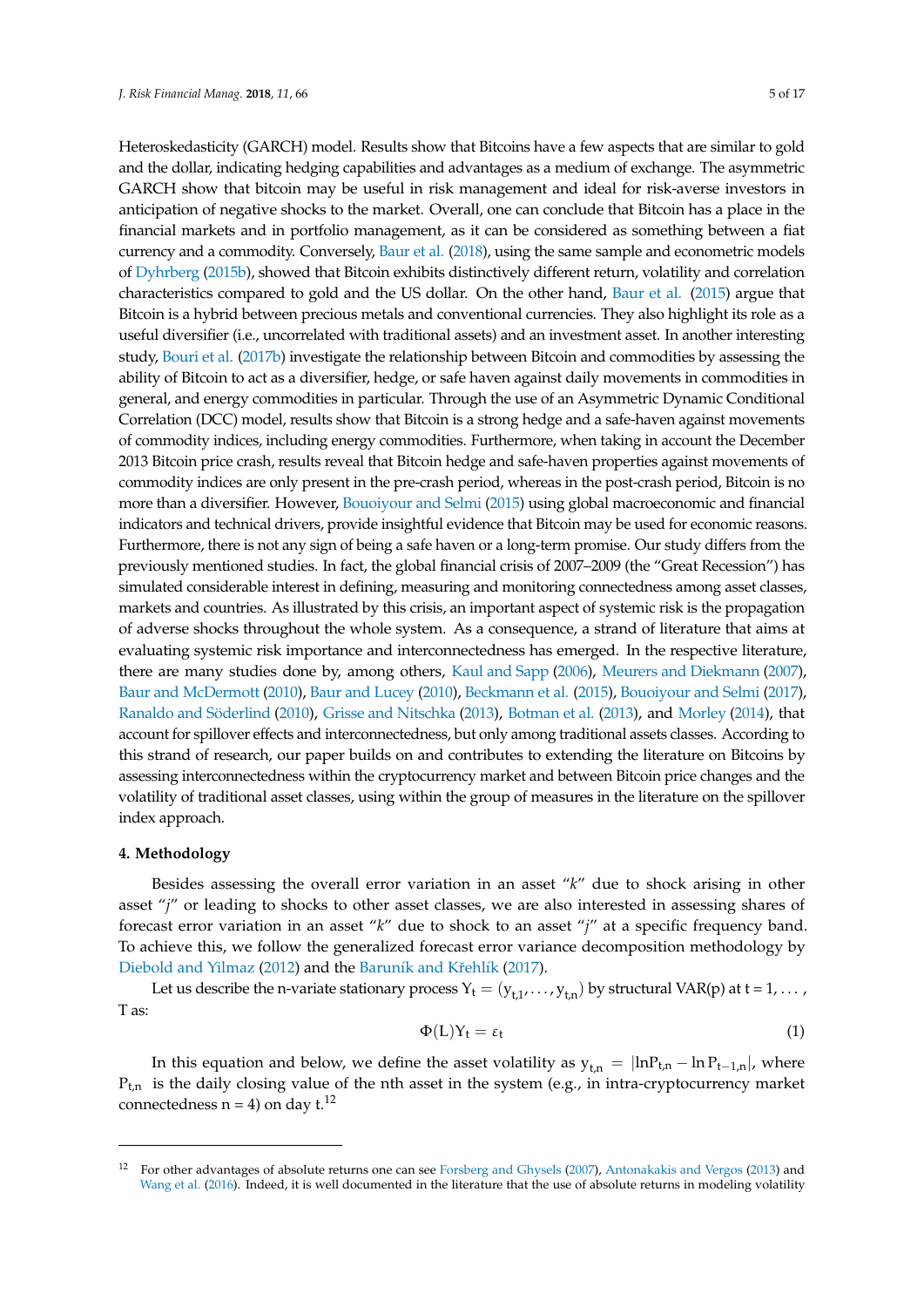We assume that the roots of  $|\Phi(z)|$  lie outside the unit-circle. Under this assumption the VAR process has following  $MA(\infty)$  representation:

$$
Y_t = \Psi(L)\varepsilon_t \tag{2}
$$

where  $\Psi(L)$  is an n  $\times$  n infinite lag polynomial matrix of coefficients.

Let us define the own variance shares as the fractions of the *H*-step-ahead error variances in forecasting  $y_j$  that are due to shocks to  $y_j$ , for  $j = 1, 2, \ldots, n$ , and across variance shares, or spill over, as the fractions of the *H*-step-ahead error variances in forecasting y*<sup>j</sup>* that are due to shocks to y*<sup>k</sup>* , for  $k = 1, 2, \ldots, n$ , such that  $j \neq k$ . This can be written in the form:

$$
(\theta_H)_{j,k} = ((\Sigma)_{k,k})^{-1} \sum_{h=0}^{H-1} ((\Psi_h \Sigma)_{j,k})^2 / \sum_{h=0}^{H-1} (\Psi_h \Sigma \Psi'_h)_{j,j}
$$
(3)

where  $\Psi_h$  is an  $n \times n$  matrix of coefficients corresponding to lag *h*, and  $\sigma_{kk} = (\Sigma)_{k,k}$ .

The  $(\theta_H)_{j,k}$  captures the Pearson–Shin GFEVD partial contribution from asset class k to asset class *j*.

Given that the effect does not add up to one  $\left(\sum_{h=0}^{H} \theta_{j,k} \neq 1\right)$  within columns by definition in generalized VAR process of FEVDs, we propose measuring pairwise-directional connectedness  ${\mathsf G}_{j\leftarrow k}(H)$ , to standardize the effects  $(\widetilde{\Theta}_H)_{j,k}$  by:

$$
\left(\widetilde{\theta}_{H}\right)_{j,k} = \left(\theta_{H}\right)_{j,k} / \sum_{k} \left(\theta_{H}\right)_{j,k} \tag{4}
$$

The total directional connectedness from a variable *k* to the other variables is then defined as:

$$
\mathcal{C}_{j \leftarrow}(H) = 100 \times \sum_{j \neq k, j=1}^{n} C_{j,k}(H) / \sum_{j,k=1}^{n} C_{j,k}(H)
$$
\n(5)

Similarly, the total directional connectedness of other variables to *j* is given by:

$$
\mathbb{C}_{\leftarrow k}(H) = 100 \times \sum_{j \neq k, k=1}^{n} C_{j,k}(H) / \sum_{j,k=1}^{n} C_{j,k}(H)
$$
 (6)

The connectedness of the whole system is then defined as the share variances in the forecasts contributed by other than own errors, or equally as the ratio of the sum of the diagonal elements to the sum of the entire matrix:

$$
\mathcal{C}_H = 100 \times \frac{\sum_{j \neq k} (\widetilde{\Theta}_H)_{j,k}}{\sum (\widetilde{\Theta}_H)_{j,k}} = 100 \times \left(1 - \frac{\text{Tr}\left\{\widetilde{\Theta}_h\right\}}{\sum \widetilde{\Theta}_h}\right) \tag{7}
$$

Tr{.} is the trace operator.

After assessing overall error variation in asset j due to shock arising in an asset *k*, we now follow Barunik et al. (2017) to evaluate connectedness in the frequency domain. We know that GFEVD is the central part of connectedness, hence we consider a frequency response function  $\Psi(e^{-i\omega}) = \sum e^{-\omega h} \Psi_h$ *h* √

that can be obtained from Fourier transform of the coefficients  $\Psi$ , with  $i =$  $\overline{-1}$ .

has some advantages. First of all, absolute returns are more robust than the standard-deviation in the presence of large movements [\(Davidian and Carroll](#page-15-11) [1987\)](#page-15-11). In this framework, the standard-deviation may not be investors' most appropriate measure of risk because it rewards the desirable upside movements as hard as it punishes the undesirable downside movements. Furthermore, absolute return modeling is more reliable than the standard-deviation for the non-existence of a fourth moment commonly associated with financial returns [\(Mikosch](#page-16-9) [2000\)](#page-16-9).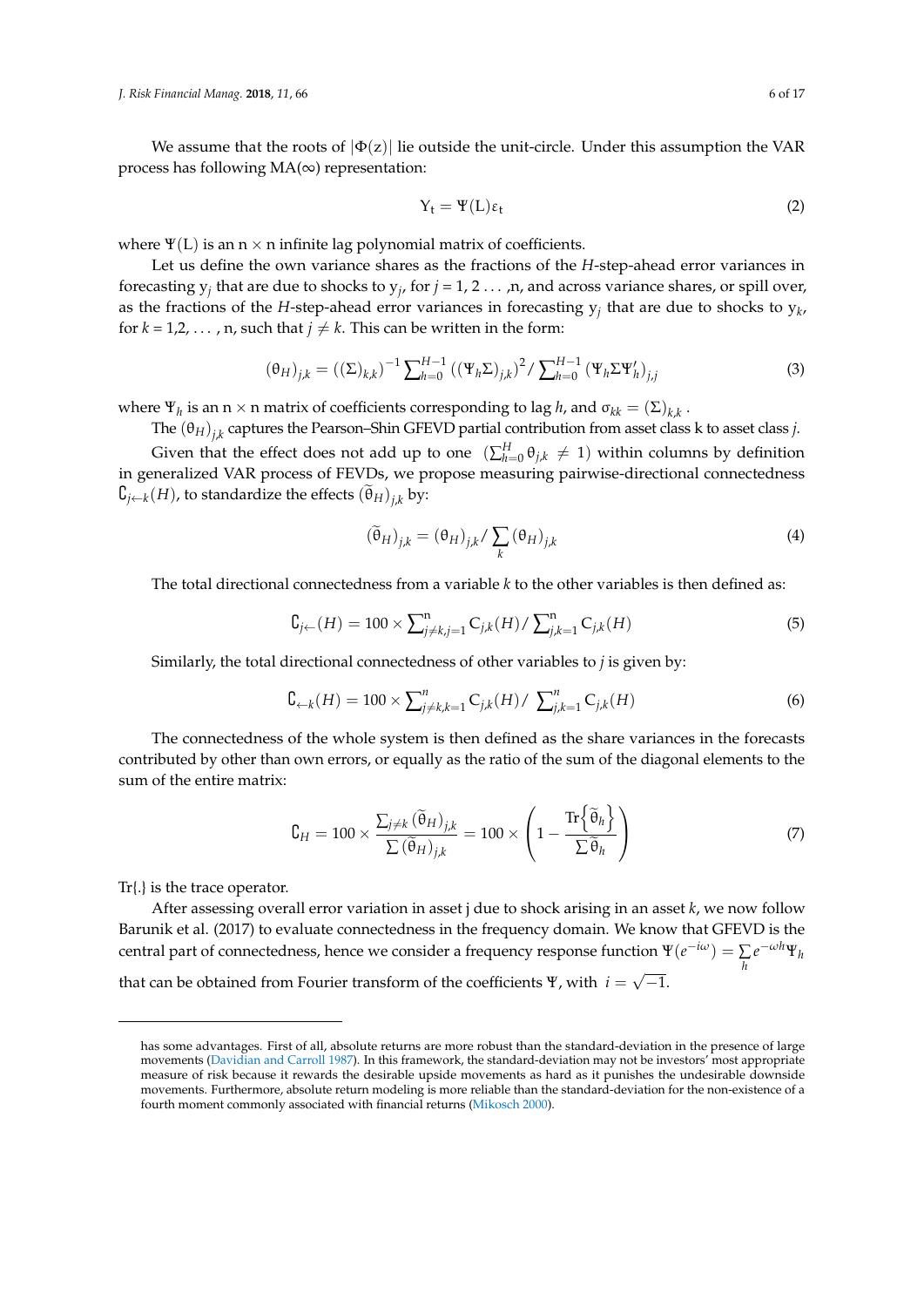## *J. Risk Financial Manag.* **2018**, *11*, 66 7 of 17

Formally, let us have a frequency band d = (a, b): a, b  $\in (-\pi, \pi)$ , a < b . The generalized variance decompositions on frequency band "*d*" are defined as:

$$
(\theta_d)_{j,k} = \frac{1}{2\pi} \int_{-\pi}^{\pi} \Gamma(\omega) (f(\omega))_{j,k}
$$
 (8)

where  $(f(\omega))_{j,k}$  , denotes the generalized causation spectrum over frequencies  $\omega \in (-\pi,\pi)$  , and  $\Gamma(\omega)$ is a weighting function. In fact, to obtain a natural decomposition of original GFEVD to frequencies, we can simply weight the  $(f(\omega))_{j,k}$  by the frequency share of the variance of variable *j*. (Please see Baruník and Křehlík [\(2017\)](#page-14-4) for more detail).

Denote by " $d_s$ " an interval on the real line from the set of intervals D that form a partition of the interval  $(-\pi, \pi)$ , such that  $\cap_{d_s \in \mathcal{D}} d_s = \emptyset$  and  $\cup_{d_s \in \mathcal{D}} d_s = (-\pi, \pi)$ . Due to the linearity of integral and the construction of  $d_s$ , we have:

$$
\left(\theta_{\infty}\right)_{j,k} = \sum_{d_s \in \mathcal{D}} \left(\theta_{d_s}\right)_{j,k} \tag{9}
$$

The natural way to describe the time-varying frequency of the connectedness is to consider the spectral representation of GFEVD.<sup>13</sup> For that, let us define the scaled generalized variance decomposition on the frequency band d = (a, b): a, b  $\in (-\pi, \pi)$ , a < b as:

$$
(\widetilde{\theta}_d)_{j,k} = (\theta_d)_{j,k} / \sum_k (\theta_\infty)_{j,k}
$$
\n(10)

The within connectedness on the frequency band *d* can be then defined as:

$$
\mathcal{C}_d^{\mathcal{W}} = 100 \left( \frac{\sum \widetilde{\theta}_d}{\sum \widetilde{\theta}_\infty} - \frac{\text{Tr}\{\widetilde{\theta}_d\}}{\sum \widetilde{\theta}_d} \right) \tag{11}
$$

The frequency connectedness on the frequency band *d* is also defined as:

$$
\mathcal{C}_d^{\mathcal{F}} = 100 \left( 1 - \frac{\text{Tr}\{\tilde{\Theta}_d\}}{\Sigma(\tilde{\Theta}_d)_{j,k}} \right) = C_d^{\mathcal{W}} \cdot \frac{\Sigma \tilde{\Theta}_d}{\Sigma \tilde{\Theta}_{\infty}}
$$
(12)

It is important to note that the within connectedness gives us the connectedness effect that happens within the frequency band and is weighted by the power of the series on the given frequency band exclusively. Moreover, the frequency connectedness decomposes the overall connectedness defined in Equation (3) into distinct parts that, when summed, give the original connectedness measure  $\mathcal{L}_{\infty}$ .

#### <span id="page-6-0"></span>**5. Data and Descriptive Statistics**

In this paper, we investigate whether or not cryptocurrencies are in co-movement over time with each other, and with other markets. For the cryptocurrency market, we use data of four successful cryptocurrencies: Bitcoin (BTC), Ethereum (ETH), Ripple (XRP) and Litecoin (LTC). We also use data of the most active Bitcoin–USD index, a simple average of global Bitcoin/USD exchange prices, produced by Coindesk. Moreover, our data covers the daily return of five popular stock indexes (i.e., SP500, NASDAQ, FTSE100, Hang Seng and Nikkei225) and another five major Forex currencies (i.e., EUR/USD, GBP/USD, USD/JPY, USD/CHF and USD/CAD). For commodity markets, we limit our attention to the daily return of gold and Brent futures contracts launched by COMEX and the London International Petroleum Exchange (IPE), respectively. The data spans the period 7 October, 2010 to 8 February, 2018, with a total of 1918 daily observations. For the computation of volatility, we restrict the analysis to daily absolute returns. The summary statistics of the data can be found in Table [1.](#page-7-0)

<sup>&</sup>lt;sup>13</sup> The spectral representation of Y<sub>t</sub> at frequency d can be defined as a Fourier transform of MA( $\infty$ ) filtered series as: S<sub>v</sub>(*d*) =  $\sum_{h=-\infty}^{\infty} E(y_t y'_{t-h}) e^{idh} = \Psi(e^{-id}) \Sigma \Psi'(e^{+id})$ . The power spectrum  $S_y(d)$  is a key quantity for understanding frequency dynamics, since it describes how the variance of the  $Y_t$  is distributed over the frequency components d.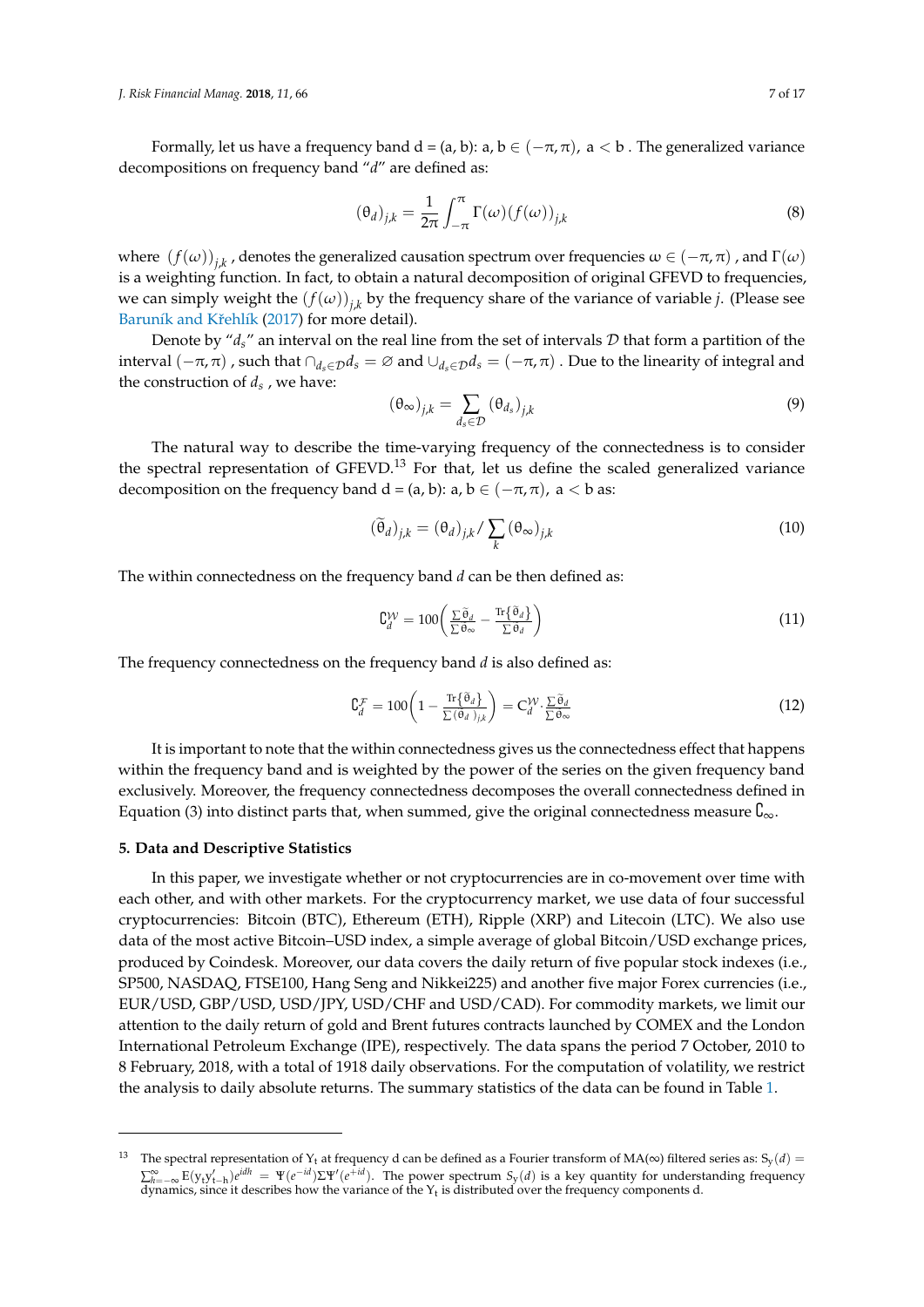|                 | <b>BPI</b> | <b>SP500</b> | <b>NASDAQ</b> | <b>FTSE</b> | HS        | <b>NIKKEI</b> | <b>EUR</b> | JPY       | <b>GBP</b> | <b>CHF</b> | <b>CAD</b> | GOLD      | <b>BRENT</b> |
|-----------------|------------|--------------|---------------|-------------|-----------|---------------|------------|-----------|------------|------------|------------|-----------|--------------|
| Mean            | 0.55       | 0.04         | 0.06          | 0.00        | 0.02      | 0.05          | 0.00       | 0.01      | 0.00       | 0.00       | 0.01       | 0.00      | $-0.01$      |
| Median          | 0.26       | 0.06         | 0.10          | 0.03        | 0.04      | 0.06          | 0.00       | 0.00      | 0.00       | 0.01       | 0.01       | 0.01      | $-0.02$      |
| Maximum         | 42.46      | 4.74         | 5.29          | 4.02        | 5.67      | 7.71          | 3.07       | 3.52      | 3.03       | 9.68       | 2.19       | 4.71      | 10.98        |
| Minimum         | $-34.83$   | $-6.66$      | $-6.90$       | $-6.01$     | $-5.84$   | $-10.04$      | $-2.39$    | $-3.70$   | $-8.06$    | $-15.76$   | $-1.94$    | $-9.35$   | $-8.57$      |
| Std. Dev.       | 5.94       | 0.91         | 1.03          | 0.94        | 1.14      | 1.35          | 0.56       | 0.59      | 0.55       | 0.73       | 0.49       | 1.04      | 1.91         |
| <b>Skewness</b> | 0.06       | $-0.55$      | $-0.49$       | $-0.28$     | $-0.26$   | $-0.46$       | 0.03       | $-0.09$   | $-1.60$    | $-3.94$    | 0.09       | $-0.65$   | 0.29         |
| Kurtosis        | 11.16      | 8.38         | 6.90          | 6.31        | 5.92      | 8.26          | 4.67       | 7.32      | 27.88      | 128.92     | 4.13       | 9.37      | 6.36         |
| $I-B$           | 5321       | 2072         | 1113          | 774         | 603       | 1959          | 225        | 1499      | 50274      | 1271572    | 105        | 3300      | 913          |
| <b>ADF</b>      | $-23.1*$   | $-10.9*$     | $-12.6*$      | $-12.1*$    | $-39.6*$  | $-13.3*$      | $-44.7*$   | $-43.6*$  | $-44.4*$   | $-10.2*$   | $-17.6*$   | $-44.9*$  | $-46.3*$     |
| <b>ARCH LM</b>  | 168.90*    | $163.88*$    | $130.65*$     | $85.76*$    | $34.29*$  | 122.52 *      | $30.25*$   | 18.84 *   | $69.54*$   | 0.002      | $36.38*$   | $22.68*$  | 97.44        |
| PP              | $-38.75*$  | $-44.89*$    | $-43.66*$     | $-40.67*$   | $-39.76*$ | $-42.98*$     | $-44.72*$  | $-43.69*$ | $-44.49*$  | $-43.47*$  | $-45.49*$  | $-44.93*$ | $-46.26*$    |
| <b>KPSS</b>     | 0.36       | 0.04         | 0.04          | 0.03        | 0.12      | 0.08          | 0.13       | 0.17      | 0.07       | 0.03       | 0.11       | 0.09      | 0.15         |
| Chi-squared     |            |              |               |             |           |               |            |           |            |            |            |           |              |
| Q(5)            | $21.03*$   | $13.88**$    | $14.53***$    | $26.33*$    | 5.79      | 5.00          | 3.15       | 1.79      | 4.29       | 3.6        | 6.3        | 2.13      | 1.09         |
| Q(20)           | $60.99*$   | $52.37*$     | $40.13*$      | 58.74 *     | 22.98     | 33.68         | 17.09      | 17.76     | 13.14      | 55.66 *    | 24.43      | 19.26     | 23.45        |
| Obs             | 1918       | 1645         | 1645          | 1645        | 1645      | 1645          | 1918       | 1918      | 1918       | 1918       | 1918       | 1918      | 1918         |

**Table 1.** Summary statistics of daily returns related to the Bitcoin index (BTI) and several asset classes.

<span id="page-7-0"></span>Notes: J-B: Jarque–Bera statistic, ADF statistic: Augmented Dickey–Fuller, PP test: Phillips–Perron test and KPSS test: Kwiatkowski–Phillips–Schmidt–Shin test. Q(5) and Q(20) are the Ljung-Box statistics for serial correlation in the model residuals, computed with 5 and 20 lags, respectively .\*, \*\*, \*\*\* denotes the rejection of the null hypothesis at the 1, 5 and 10% significance levels, respectively.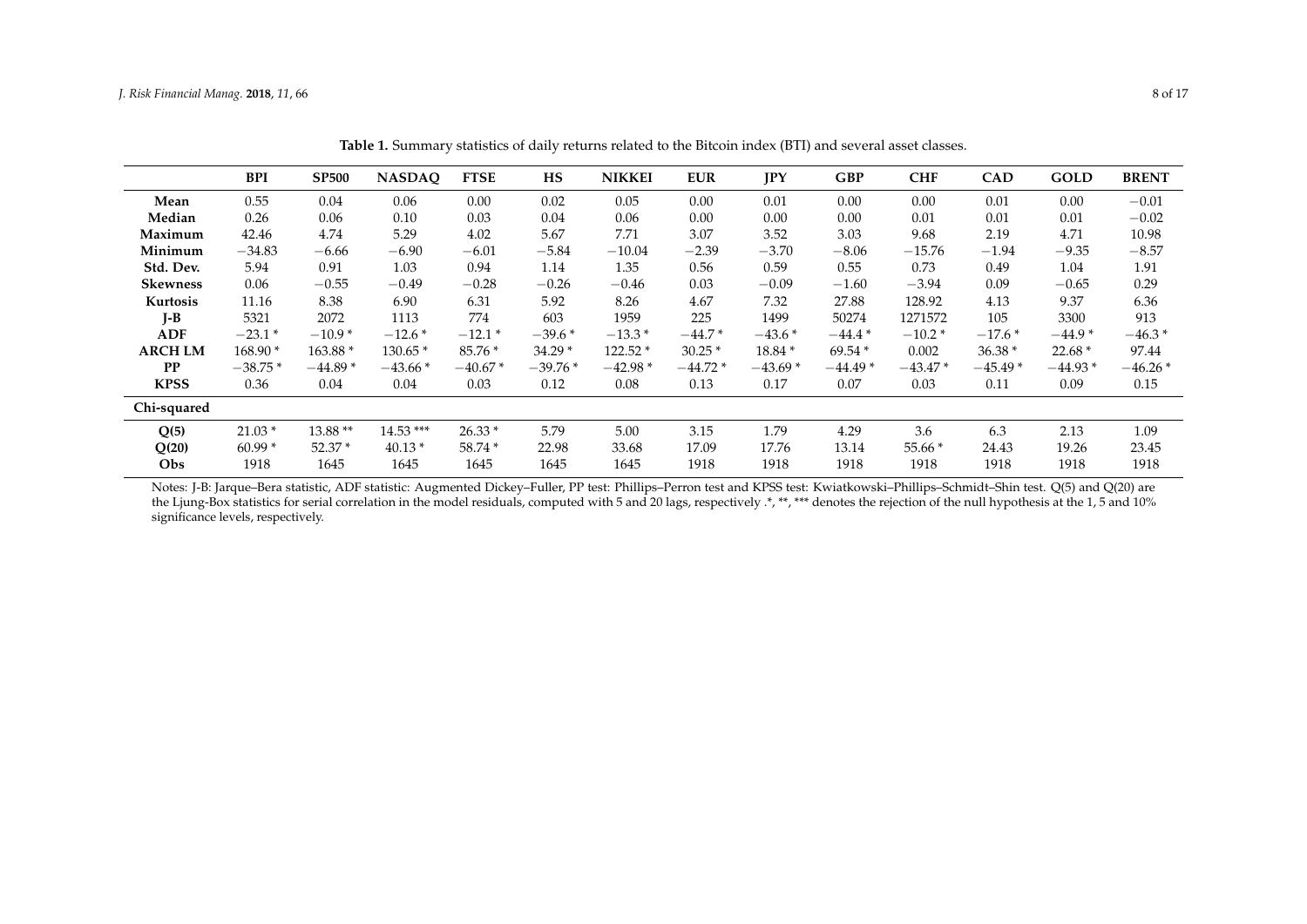Following Table [1,](#page-7-0) the daily mean return is 0.55% for BPI and thus it is the largest average daily return. At the same time, it is observed that its volatility (represented by the standard deviation) is also higher than the volatility of traditional currencies, equities, or commodities. Therefore, this high volatility may prevent the use of cryptocurrency as a currency [\(Yermack](#page-16-5) [2015\)](#page-16-5). The direction of skewness is given by the sign. The positive sign is perceived to have a long tail to the right of the distribution, while the negative sign is perceived to have a long tail to the left. From Table [1,](#page-7-0) the larger positive value of skewness is associated with CAD, followed by BPI. However, the larger negative value is associated with CHF, followed by GBP. This means that there is a great chance that BPI return goes ups more than downs, during our sample period. Note that rational investors value this positively skewed return, which comes from BPI. On the other hand, all volatility series showed a coefficient of kurtosis significantly in excess of the normal distribution reference value. This means that data has a heavy tail. This departure from normality is confirmed by the Jarque–Bera (J–B) test.

The Augmented Dickey–Fuller (ADF) test indicates that the time series of returns are stationary because we reject the null hypothesis of a unit root at 1% level of significance in all cases. The Phillips–Perron (PP) and Kwiatkowski–Phillips–Schmidt–Shin (KPSS) tests also confirm this stationarity. Furthermore, the results of the Lagrange multiplier (LM) test for autoregressive conditional heteroskedastic (ARCH) errors (LM-ARCH test) prove that there is an ARCH effect for almost all series, except the CHF series. Finally, the Q statistics and the *p*-value reveal the absence of the autocorrelation in the residuals from an AR(1) regression model for BPI and US stock indices.

The descriptive statistics in Table [2](#page-8-0) show that the average daily return of the four top cryptocurrencies is positive. The XRP gives the greatest average of daily return. It has also the very high average of daily volatility measured by standard deviation. The XRP followed by LTC seems the riskier digital currencies. More interestingly, we can observe that the skewness is positive for all cryptocurrencies. This led to our precedent notification on BPI that a "rational investor" always prefers a positively skewed distribution to negative distribution. In another term, this result can be probably part of the reason for the latest trend involving using cryptocurrencies to raise money.

|                  | <b>BTC</b> | ETH       | <b>LTC</b> | <b>XRP</b> |
|------------------|------------|-----------|------------|------------|
| Mean             | 0.66       | 1.07      | 1.08       | 1.61       |
| Median           | 0.57       | 0.27      | 0.00       | $-0.12$    |
| Maximum          | 26.77      | 29.51     | 83.49      | 184.64     |
| Minimum          | $-18.44$   | $-23.40$  | $-26.50$   | $-49.36$   |
| Std. Dev.        | 4.79       | 6.68      | 8.45       | 12.89      |
| <b>Skewness</b>  | 0.17       | 0.67      | 3.45       | 6.44       |
| Kurtosis         | 6.85       | 5.57      | 27.65      | 81.39      |
| $I-B$            | 331        | 186       | 14478      | 139375     |
| ADF              | $-23.18*$  | $-22.16*$ | $-7.48*$   | $-10.72*$  |
| ARCH LM          | $13.96*$   | $40.03*$  | $7.32*$    | 1.39       |
| PP               | $-23.20*$  | $-22.26*$ | $-22.47*$  | $-24.49*$  |
| <b>KPSS</b>      | 0.11       | 0.17      | 0.18       | 0.11       |
| Chi-squared test |            |           |            |            |
| Q(5)             | 6.21       | 3.34      | 3.5        | $22.73*$   |
| Q(20)            | 21.83      | 25.88     | $35.42**$  | $40.93*$   |
| Observations     | 530        | 530       | 530        | 530        |

<span id="page-8-0"></span>**Table 2.** Summary statistics of daily returns related to four top cryptocurrencies.

Note: J-B: Jarque–Bera statistic, ADF statistic: Augmented Dickey–Fuller, PP test: Phillips–Perron test and KPSS test: Kwiatkowski–Phillips–Schmidt–Shin test. Q(5) and Q(20) are the Ljung-Box statistics for serial correlation in the model residuals, computed with 5 and 20 lags, respectively. \*, \*\* denotes the rejection of the null hypothesis at the 1 and 5% significance levels, respectively.

Notice that the Kurtosis value of all cryptocurrencies is above 3. This is consistent with the presence of fat tails in data series and all are not normally distributed.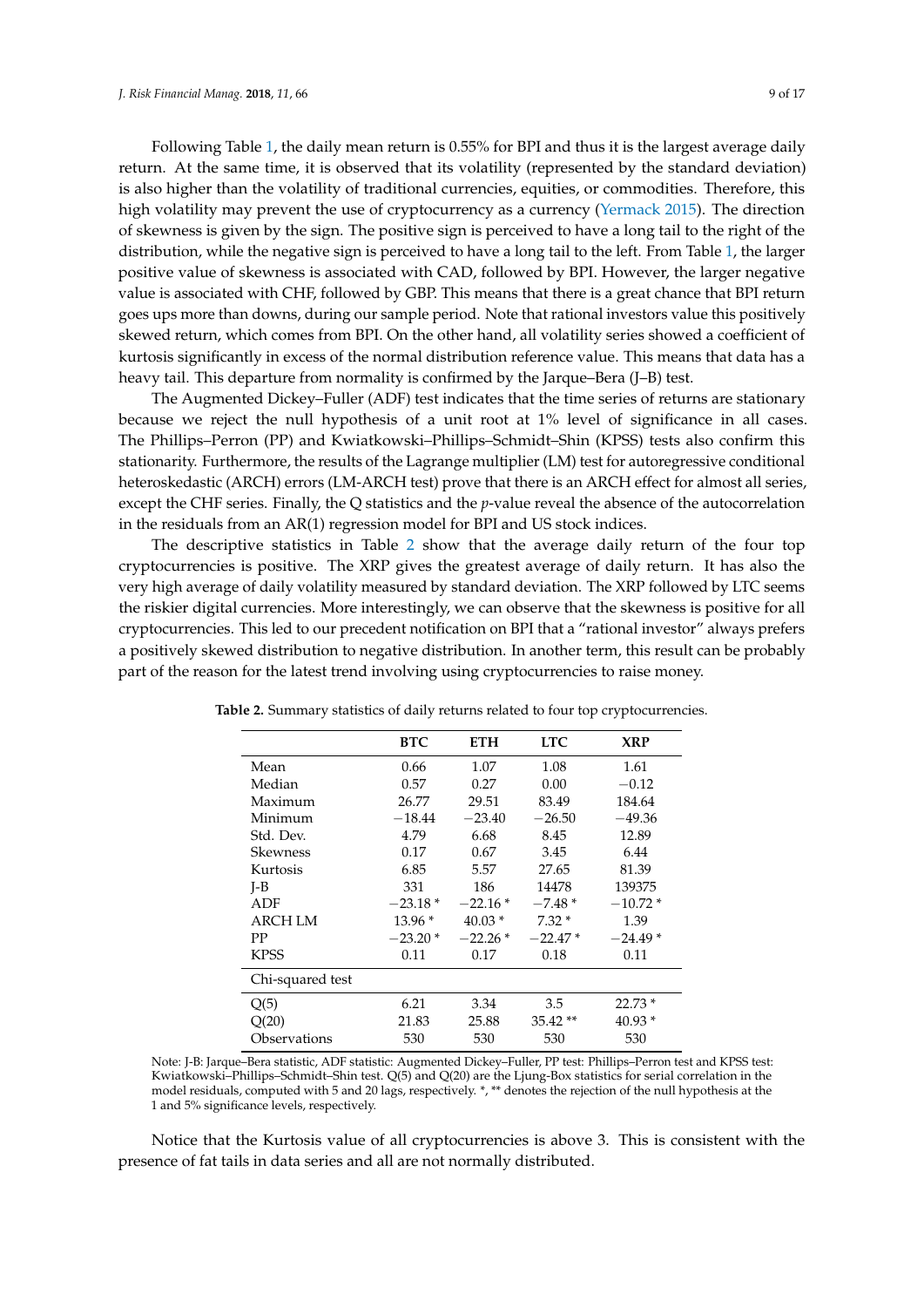The results for the ADF test indicate that series are stationary. The PP and KPSS tests confirm also this stationarity. Additionally, the ARCH (LM) test indicates that there is an ARCH effect in almost all series, except the XRP series. Finally, the Q statistics and the *p*-value show that there is no autocorrelation in the residuals from an AR(1) model for BTC and ETH series.

# <span id="page-9-0"></span>**6. Empirical Results**

To explain the dependence of cryptocurrencies on other markets, we investigate here the connectedness among volatility forecasting errors using [Diebold and Yilmaz](#page-15-10) [\(2012\)](#page-15-10) and Baruník and Křehlík [\(2017\)](#page-14-4). We begin by characterizing volatility spill overs over the digital market as represented by BPI and other financial markets (i.e., Forex, stocks and commodities). Subsequently, we will track volatility spill overs within top digital currencies. Lastly, we report TSI in the lower right corner of Table [3.](#page-9-1)

## *6.1. Directional spill over index*

We use VAR (2) approach with 10-days ahead forecasting horizon (h) to construct Table [3.](#page-9-1) We call this table spill over table. It provides an "input-output" decomposition of the spill over index. For example, the ij-th entry is the estimated contributions to the forecast error variance of index i coming from innovations to index j. Hence, the off-diagonal column sums (labelled contributions to others) and row sums (contributions from others), expressed the directional spill overs.

<span id="page-9-1"></span>

| Panel a. Foreign Currencies |            |              |               |                               |          |           |               |
|-----------------------------|------------|--------------|---------------|-------------------------------|----------|-----------|---------------|
|                             | <b>BTI</b> | EUR/USD      | USD/JPY       | GBP/USD                       | USD/CHF  | USD/CAD   | From          |
| <b>BTI</b>                  | 98.16      | 0.95         | 0.02          | 0.01                          | 0.65     | 0.09      | 1.83          |
| EUR/USD                     | 0.39       | 66.17        | 4.14          | 7.98                          | 15.20    | 6.08      | 33.82         |
| USD/JPY                     | 0.01       | 5.15         | 84.64         | 4.71                          | 3.41     | 2.05      | 15.35         |
| GBP/USD                     | 0.13       | 9.85         | 5.52          | 75.76                         | 2.76     | 5.95      | 24.23         |
| USD/CHF                     | 1.22       | 16.69        | 2.98          | 2.65                          | 73.80    | 2.63      | 26.19         |
| USD/CAD                     | 0.19       | 6.57         | 2.13          | 6.37                          | 2.57     | 82.14     | 17.85         |
| To                          | 1.96       | 39.23        | 14.80         | 21.83                         | 24.62    | 16.83     | $TSI = 19.88$ |
|                             |            |              |               | <b>Panel b. Stock Markets</b> |          |           |               |
|                             | <b>BTI</b> | <b>SP500</b> | <b>NASDAQ</b> | FTSE100                       | HangSeng | Nikkei225 | From          |
| <b>BTI</b>                  | 97.51      | 0.44         | 0.56          | 0.79                          | 0.61     | 0.05      | 2.48          |
| <b>SP500</b>                | 0.21       | 42.43        | 33.25         | 11.65                         | 8.56     | 3.87      | 57.56         |
| Nasdaq                      | 0.20       | 36.46        | 42.60         | 10.54                         | 7.27     | 2.90      | 57.39         |
| <b>FTSE100</b>              | 0.23       | 14.41        | 11.01         | 60.76                         | 9.47     | 4.09      | 39.23         |
| Hang Seng                   | 0.62       | 5.94         | 4.89          | 8.34                          | 73.14    | 7.04      | 26.85         |
| Nikkei225                   | 0.05       | 2.68         | 1.57          | 3.94                          | 8.21     | 83.52     | 16.47         |
| <b>To</b>                   | 1.34       | 59.95        | 51.30         | 35.28                         | 34.14    | 17.97     | $TSI = 33.33$ |
|                             |            |              |               | Panel c. Commodities          |          |           |               |
|                             | <b>BTI</b> | Gold         | <b>Brent</b>  |                               |          |           | From          |
| <b>BTI</b>                  | 98.28      | 1.40         | 0.30          |                               |          |           | 1.71          |
| Gold                        | 0.81       | 97.94        | 1.24          |                               |          |           | 2.05          |
| <b>Brent</b>                | 0.21       | 1.28         | 98.49         |                               |          |           | 1.50          |
| To                          | 1.03       | 2.68         | 1.55          |                               |          |           | $TSI = 1.75$  |

**Table 3.** Spill over effects between BTI, foreign currencies, stock markets and commodities.

Panel "a" of Table [3](#page-9-1) shows the spill over index for the daily return volatilities among traditional currencies and BPI. Panel "b" is, however, relative to the spill over index between stock indexes and BPI. Concerning Panel c, it reports directional spill overs between the two wide range commodity markets (i.e., gold and Brent oil), and BPI. The TSI in panel "b" appears to have been relatively larger, which indicates that, on average, roughly 30% of the forecast error variance across stock indexes and BPI comes from spill overs. BPI appears as being obviously the tiny and negligible spill over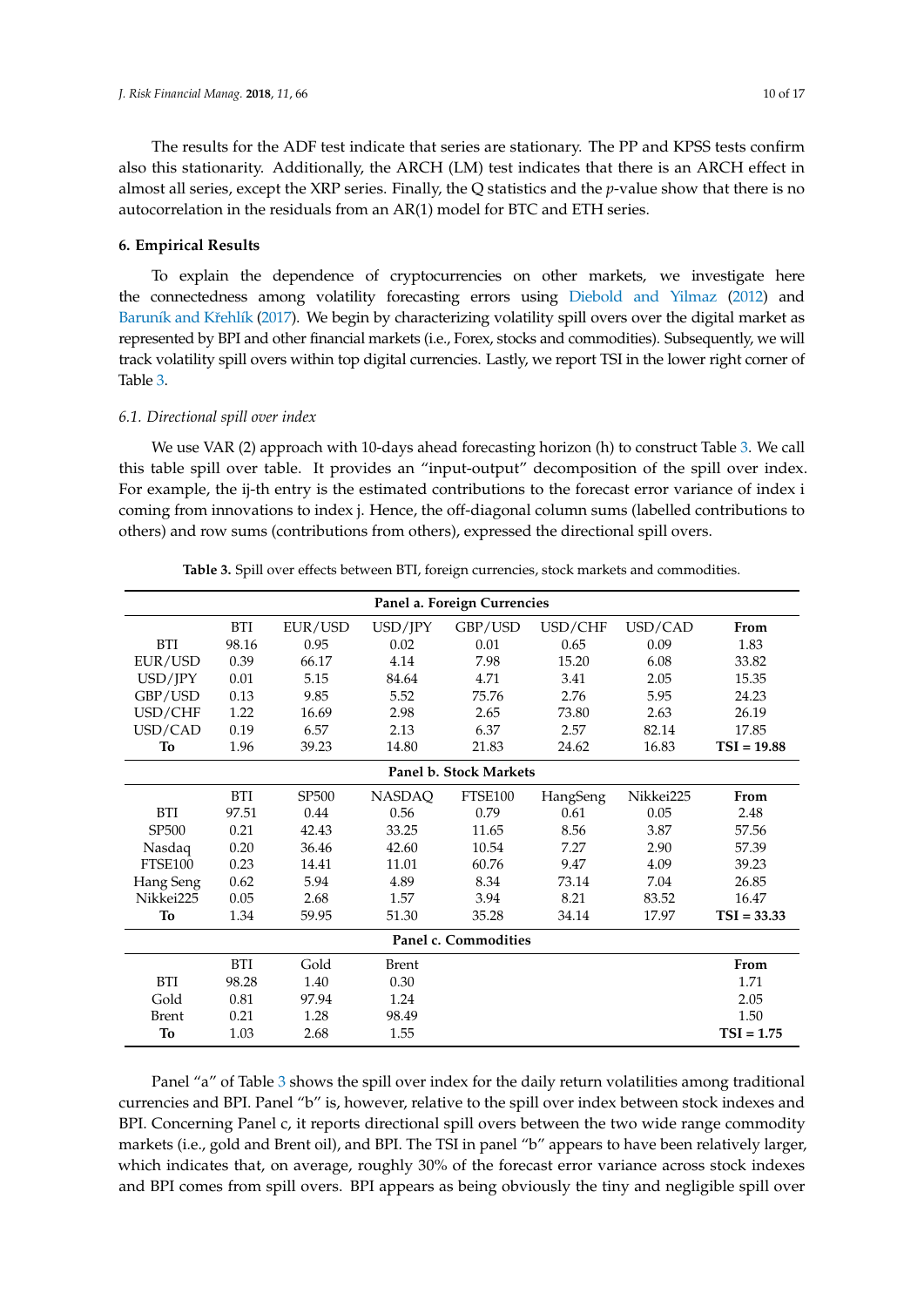transmitter and recipient of shock channels (i.e., directional spill overs from and to BPI have varied between 0% and 1% over our sample period). Like many analysts, this low connectedness is due to different drivers of returns in the crypto markets (e.g., investor adoption, legal and regulatory developments) versus the stock and bond markets, which are driven more by factors such as economic growth, interest rates and corporate profits. Since cryptocurrency markets are relatively small and lack of economic forces, beside speculations, they will be less connected to the conventional markets.

A comparison of panel "b" with panel "a" or "c" shows that BPI spillover effects are equivalent, ranging mostly from 0% to 1%. For instance, we can learn from panel "a" that innovations to USD/CHF are responsible for 15.20 of the error variance in forecasting 10-days-ahead EUR/USD error variance, but only 0.39 of the error variance in the forecasting 10-days ahead EUR/USD comes from innovations to BPI. That is, volatility spill overs from CHF to EUR are larger than the BPI to EUR. As another example, we see that total volatility spill over from SP500 and NASDAQ to others is much larger than the total return spill overs from BPI to others, and vice versa. The latter suggests that US markets are more transmitters and recipients of shock channels, whereas BPI is less susceptible to global shocks, which indicates that the integration of the digital currency market with other financial markets, is still low for the last decade overall. These findings seem crucial to international investors and portfolio managers, given that uncertainty and investment risks can be reduced significantly by investing in digital currencies.

Table [4](#page-10-0) reports the spill over index for the daily return volatilities among the top four cryptocurrencies using VAR (2). For the estimate equation of VAR (2), we suppose that deterministic regressors can be constant ("const"), the trend ("trend") or "both". There are also values of forecast error variance to 10 and 50 days ahead. We can see that TSI has a weak value estimated at around 15%. It seems in most cases (i.e., type and number of days ahead) are similar in magnitude. For instance, we can learn from panel "a" that with type "const". TSI is 17.23 and 15.46 using type "both", which indicates that these markets are not closely linked with each other. In addition, one can see from Table [4](#page-10-0) that BTC hits more other cryptocurrencies. At the same time, it also appears to be the most influenced by shocks of other cryptocurrencies.

<span id="page-10-0"></span>

| Panel a. Foreign Currencies |            |              |               |                               |          |           |               |
|-----------------------------|------------|--------------|---------------|-------------------------------|----------|-----------|---------------|
|                             | <b>BTI</b> | EUR/USD      | USD/JPY       | GBP/USD                       | USD/CHF  | USD/CAD   | From          |
| <b>BTI</b>                  | 98.16      | 0.95         | 0.02          | 0.01                          | 0.65     | 0.09      | 1.83          |
| EUR/USD                     | 0.39       | 66.17        | 4.14          | 7.98                          | 15.20    | 6.08      | 33.82         |
| USD/JPY                     | 0.01       | 5.15         | 84.64         | 4.71                          | 3.41     | 2.05      | 15.35         |
| GBP/USD                     | 0.13       | 9.85         | 5.52          | 75.76                         | 2.76     | 5.95      | 24.23         |
| USD/CHF                     | 1.22       | 16.69        | 2.98          | 2.65                          | 73.80    | 2.63      | 26.19         |
| USD/CAD                     | 0.19       | 6.57         | 2.13          | 6.37                          | 2.57     | 82.14     | 17.85         |
| To                          | 1.96       | 39.23        | 14.80         | 21.83                         | 24.62    | 16.83     | $TSI = 19.88$ |
|                             |            |              |               | <b>Panel b. Stock Markets</b> |          |           |               |
|                             | <b>BTI</b> | <b>SP500</b> | <b>NASDAQ</b> | FTSE100                       | HangSeng | Nikkei225 | From          |
| <b>BTI</b>                  | 97.51      | 0.44         | 0.56          | 0.79                          | 0.61     | 0.05      | 2.48          |
| <b>SP500</b>                | 0.21       | 42.43        | 33.25         | 11.65                         | 8.56     | 3.87      | 57.56         |
| Nasdaq                      | 0.20       | 36.46        | 42.60         | 10.54                         | 7.27     | 2.90      | 57.39         |
| FTSE100                     | 0.23       | 14.41        | 11.01         | 60.76                         | 9.47     | 4.09      | 39.23         |
| Hang Seng                   | 0.62       | 5.94         | 4.89          | 8.34                          | 73.14    | 7.04      | 26.85         |
| Nikkei225                   | 0.05       | 2.68         | 1.57          | 3.94                          | 8.21     | 83.52     | 16.47         |
| To                          | 1.34       | 59.95        | 51.30         | 35.28                         | 34.14    | 17.97     | $TSI = 33.33$ |
|                             |            |              |               | Panel c. Commodities          |          |           |               |
|                             | <b>BTI</b> | Gold         | <b>Brent</b>  |                               |          |           | From          |
| <b>BTI</b>                  | 98.28      | 1.40         | 0.30          |                               |          |           | 1.71          |
| Gold                        | 0.81       | 97.94        | 1.24          |                               |          |           | 2.05          |
| <b>Brent</b>                | 0.21       | 1.28         | 98.49         |                               |          |           | 1.50          |
| To                          | 1.03       | 2.68         | 1.55          |                               |          |           | $TSI = 1.75$  |

**Table 4.** Spillover effects within the cryptocurrency market.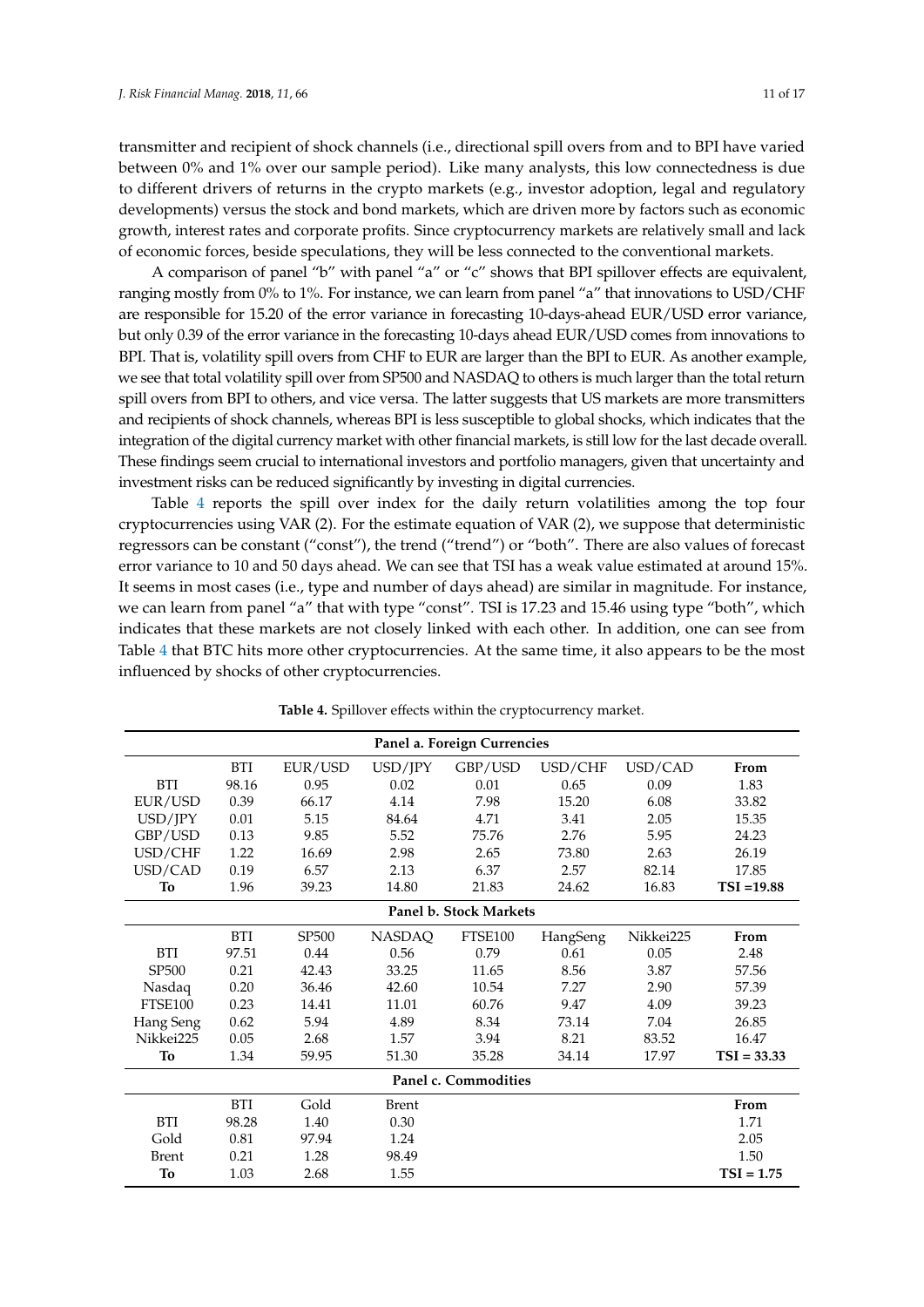We now turn to estimate volatility dynamic connectedness among the top four cryptocurrencies  $\frac{1}{2}$  using 50-days rolling window samples. The resulting time series of spill over index are presented in Figure [1.](#page-11-0) Our first observation reveals that the spill over shape clearly shows that, while there are periods of increased and decreased market interdependence, there are also sudden spikes and dips during our short sample period. This shows that connectedness between cryptocurrencies is dynamic and rises during turmoil periods.

<span id="page-11-0"></span>

**Figure 1.** Dynamic of cryptocurrency spill over indexes: 100-days rolling window. **Figure 1.** Dynamic of cryptocurrency spill over indexes: 100-days rolling window.

spectral representation of variance decompositions based on frequency, instead of impulse-responses of shocks. The frequency domain is the natural place to study the long-run, medium-run, or short-run connectedness shifts. In this study, we retain three frequency domains: Freq1: (pi/2, pi), which roughly connectedness status. In ans staty, we retain three nequency domains. Freq. (p1/2, p1), which loughly<br>corresponds to less than 4 days, Freq2: (pi/4, pi/2), which roughly corresponds to 4 days to 10 days  $\frac{1}{4}$  and  $\frac{1}{4}$  days to less than 4 days, Freq2: (pi/4, pi/2), which roughly corresponds to 1 days to 10 days and Freq.  $(0, \pi/4)$ , which roughly corresponds to more than 10 days. Figure [2](#page-11-1) presents the results of this frequency-domain analysis. A natural way to define the frequency dependent connectedness measures is to consider the A natural way to define the frequency dependent connectedness measures is to consider the presents the results of the results of the results of the results of the results of the results of the results of the results of the results of the results of the results of the results of the results of the results of the

<span id="page-11-1"></span>

**Figure 2.** Time frequency-dynamic of cryptocurrency spill over indexes: window = 100 days and n. angy dynamic of cryptoqurrency spill over indoxes; window **Figure 2.** Time frequency-dynamic of cryptocurrency spill over indexes: window = 100 days and n. **Figure 2.** Time frequency-dynamic of cryptocurrency spill over indexes: window = 100 days and n. ahead = 100 days. ahead = 100 days.

We can see from Figure [2](#page-11-1) that the response to return volatility shocks is distributed unevenly domains, we find that the largest total connectedness of cryptocurrencies comes from the short-run frequency (i.e., Freq1). These findings are obviously important and one could not have obtained this over frequency domains. Looking at how the global system is connected at these different frequency with the simple [Diebold and Yilmaz](#page-15-10) [\(2012\)](#page-15-10) method, and it thus highlights the importance of different frequencies that are considered for the analysis.

Referring also to Figure [2,](#page-11-1) we can show the possible importance of the long and medium run connectedness among cryptocurrencies just during two extreme jambs. As Baruník and Křehlík [\(2017\)](#page-14-4)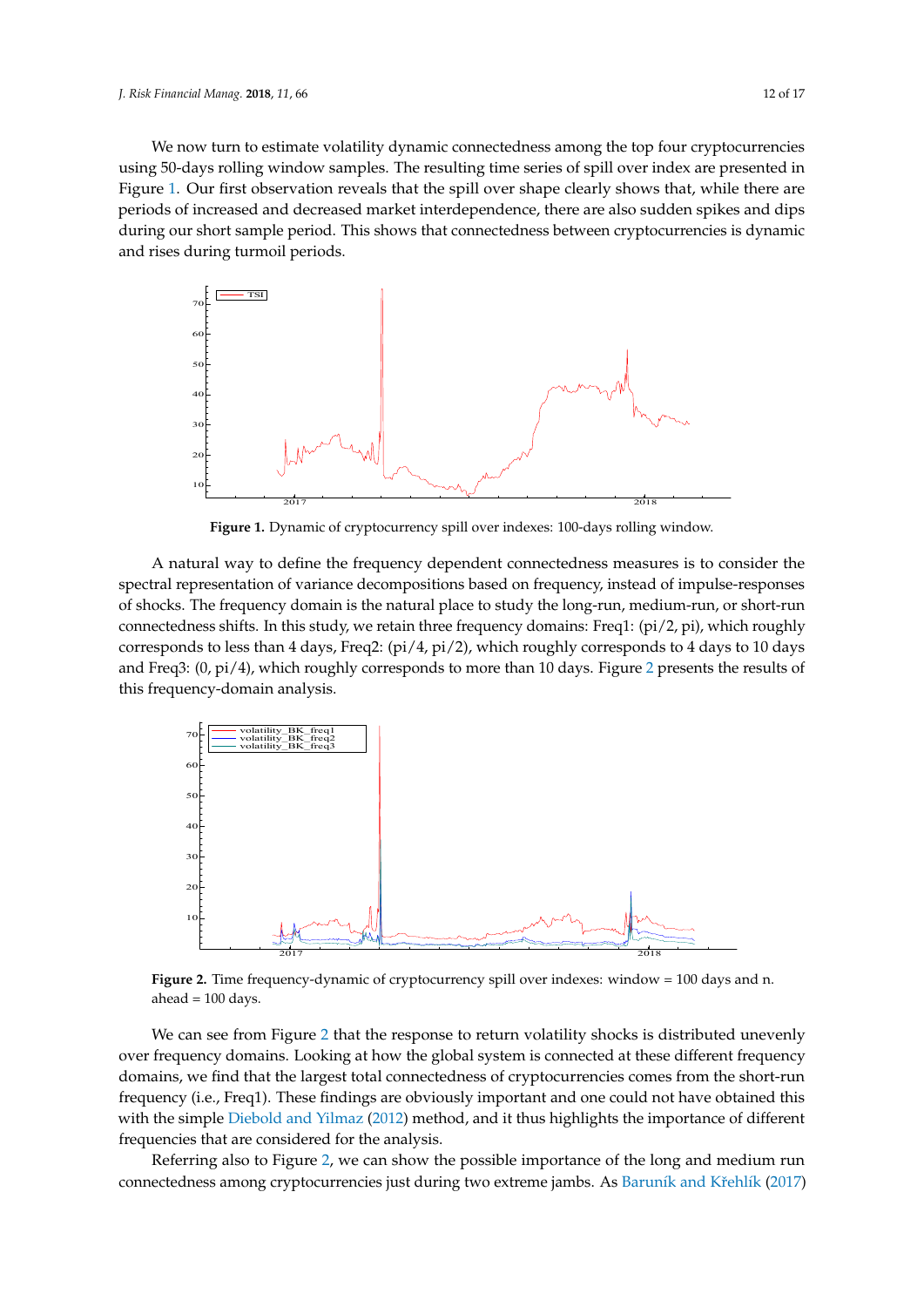shows, the following increases in the long-term connectedness and the declines in short term connectedness can be attributed to change in market participants' beliefs in created information. In fact, when market participants understand that the information has generated a return shock that would quickly propagate and impact the stability of the system, this can create short-term connectedness. Moreover, the belief in surge volatility persistence can amplify the uncertainty and therefore enhances long term connectedness. These results are in line with the conclusions of [Baur et al.](#page-14-8) [\(2015\)](#page-14-8), showing that the value of Bitcoin (and "cryptocurrencies" in general) is primarily forced by speculative investors who want to gain experience in new markets and exploit the high return possible because of high volatility.

# *6.2. Robustness Check*

Numerous dependence measures exist in the literature (cf., [Joe](#page-15-23) [1997;](#page-15-23) [Nelsen](#page-16-10) [2006\)](#page-16-10). To explore the robustness of the results, we simply use Pearson's product moment coefficient, which indicates the strength and direction of a linear relationship between two random variables. Then, we implement Granger causality tests.

Following Table [5](#page-12-0) (panel a), it is found that the correlation coefficients between the major Forex exchange rate and BPI over the sample period are extremely low. In contrast, all other correlation coefficients exhibit a relatively strong relationship with only some exceptions mainly for JPY return with both CAD and GBP return. A similar result is also observed between BPI and stock indexes (panel b) as well as between BPI and gold or Brent oil (panel c). Hence, this analysis shows that Bitcoin does not correlate with the other asset classes mentioned. This can tell us that overall cryptocurrencies do not conform to economic fundamentals, which can reinforce the conclusion that the value of cryptocurrency is mainly based on speculation and betting. Furthermore, bitcoin correlation with core asset classes (i.e., currencies, equities and commodities) is extremely low, implying that it is a favorable diversification instrument. This result is also provided by [Dyhrberg](#page-15-14) [\(2015b\)](#page-15-14).

<span id="page-12-0"></span>

| Panel a. Correlation between BTI and Top Foreign Currencies |              |              |               |         |                 |           |  |  |
|-------------------------------------------------------------|--------------|--------------|---------------|---------|-----------------|-----------|--|--|
|                                                             | <b>BTI</b>   | <b>EUR</b>   | JPY           | GBP     | <b>CHF</b>      | CAD       |  |  |
| <b>BTI</b>                                                  | 1            |              |               |         |                 |           |  |  |
| <b>EUR</b>                                                  | 0.04         | 1            |               |         |                 |           |  |  |
| JPY                                                         | $-0.00$      | $-0.29$      | $\mathbf{1}$  |         |                 |           |  |  |
| <b>GBP</b>                                                  | 0.00         | 0.55         | $-0.14$       | 1       |                 |           |  |  |
| <b>CHF</b>                                                  | $-0.07$      | $-0.56$      | 0.35          | $-0.34$ | 1               |           |  |  |
| CAD                                                         | $-0.03$      | $-0.43$      | 0.10          | $-0.42$ | 0.25            | 1         |  |  |
| Panel b. Correlation between BTI and Commodities            |              |              |               |         |                 |           |  |  |
|                                                             | <b>BTI</b>   |              | <b>GOLD</b>   |         | <b>BRENT</b>    |           |  |  |
| <b>BTI</b>                                                  | 1            |              |               |         |                 |           |  |  |
| <b>GOLD</b>                                                 | 0.01         |              | 1             |         |                 |           |  |  |
| <b>BRENT</b>                                                | 0.02         |              | 0.13          |         | 1               |           |  |  |
| Panel c. Correlation between BTI and Top Stock Indexes      |              |              |               |         |                 |           |  |  |
|                                                             | <b>BTI</b>   | <b>SP500</b> | <b>NASDAO</b> | FTSE100 | <b>HANGSENG</b> | NIKKEI225 |  |  |
| <b>BTI</b>                                                  | $\mathbf{1}$ |              |               |         |                 |           |  |  |
| <b>SP500</b>                                                | 0.03         | 1            |               |         |                 |           |  |  |
| <b>NASDAO</b>                                               | 0.02         | 0.95         | 1             |         |                 |           |  |  |
| <b>FTSE100</b>                                              | 0.01         | 0.59         | 0.55          | 1       |                 |           |  |  |
| <b>HANGSENG</b>                                             | $-0.05$      | 0.20         | 0.22          | 0.41    | 1               |           |  |  |
| NIKKEI225                                                   | $-0.01$      | 0.15         | 0.15          | 0.26    | 0.51            | 1         |  |  |

**Table 5.** Correlation between BTI and other asset classes.

We have observed some interesting patterns in the above analysis. A natural question to ask is whether movements in the return of traditional markets 'predict' future changes in returns of digital currencies, and vice versa. For that, we restrict testing the predictability or causality to the Granger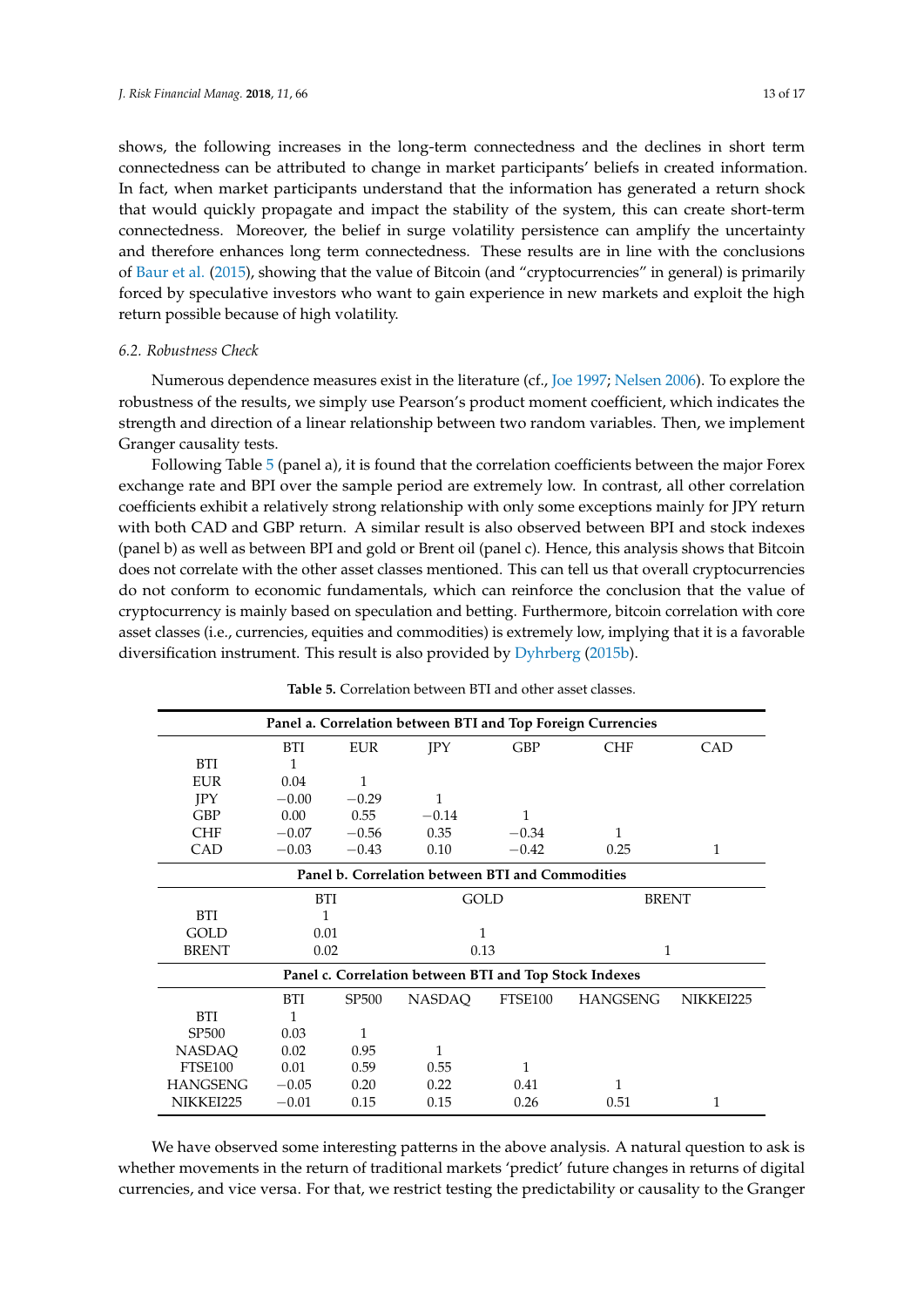causality test as performed by [Granger](#page-15-24) [\(1969\)](#page-15-24) and [Sims](#page-16-11) [\(1980\)](#page-16-11). In this interpretation, a variable x causes y if lagged values of x are significant in explaining y in a regression in which lagged values of y are also explanatory variables. It is, of course, possible that causality can exist in both directions. This test can be performed using VAR. Table [6](#page-13-0) reports the results of F-statistic for the no Granger causality restrictions imposed on a linear vector autoregressive model (i.e., VAR (2)) under the null hypothesis.

<span id="page-13-0"></span>

| Panel a. Foreign Currencies |                                                         |                                                       |  |  |  |  |  |
|-----------------------------|---------------------------------------------------------|-------------------------------------------------------|--|--|--|--|--|
|                             | $H_0$ : Foreign currencies do not Granger cause BTI     | $H_0$ : BTI does not Granger cause Foreign currencies |  |  |  |  |  |
| <b>EUR</b>                  | 0.61                                                    | 0.20                                                  |  |  |  |  |  |
| <b>IPY</b>                  | 0.23                                                    | 0.32                                                  |  |  |  |  |  |
| <b>GBP</b>                  | 0.27                                                    | 0.11                                                  |  |  |  |  |  |
| <b>CHF</b>                  | 0.43                                                    | $2.40***$                                             |  |  |  |  |  |
| CAD                         | $2.53***$                                               | 0.28                                                  |  |  |  |  |  |
|                             |                                                         | <b>Panel b. Stock Markets</b>                         |  |  |  |  |  |
|                             | H <sub>0</sub> : stock returns do not Granger cause BTI | $H_0$ : BTI does not Granger cause stock returns      |  |  |  |  |  |
| <b>SP500</b>                | 1.85                                                    | 1.54                                                  |  |  |  |  |  |
| <b>NASDAO</b>               | $2.55***$                                               | $2.57***$                                             |  |  |  |  |  |
| <b>FTSE100</b>              | 1.56                                                    | $2.41***$                                             |  |  |  |  |  |
| HangSeng                    | 1.97                                                    | 1.16                                                  |  |  |  |  |  |
| Nikkei225                   | 1.78                                                    | 0.24                                                  |  |  |  |  |  |
| Panel c. Commodities        |                                                         |                                                       |  |  |  |  |  |
|                             | $H_0$ : Commodities do not Granger cause BTI            | $H_0$ : BTI does not Granger cause commodities        |  |  |  |  |  |
| Gold                        | $3.99**$                                                | 1.19                                                  |  |  |  |  |  |
| <b>Brent</b>                | 0.59                                                    | 0.81                                                  |  |  |  |  |  |
| Panel d. Cryptocurrencies   |                                                         |                                                       |  |  |  |  |  |
|                             | $H_0$ : crypto 1 does not Granger cause crypto 2        | $H_0$ : Crypto 2 does not Granger cause crypto 1      |  |  |  |  |  |
| XRP/BTC                     | 0.35                                                    | 1.53                                                  |  |  |  |  |  |
| BTC/XRP                     | 2.04                                                    | 1.42                                                  |  |  |  |  |  |
| XRP/ETH                     | 0.62                                                    | 1.24                                                  |  |  |  |  |  |
| LTC/ETH                     | 1.69                                                    | 0.54                                                  |  |  |  |  |  |
| LTC/XRP                     | 0.65                                                    | $4.45**$                                              |  |  |  |  |  |

**Table 6.** Pairwise Granger causality.

Notes: This table reports the F-statistic for the no Granger causality restrictions imposed on a linear vector autoregressive (VAR) model under the null hypotheses H<sub>0</sub>. \*\*\* The asterisks indicate a rejection of the null of no Granger causality at the 10% levels of significance. \*\* The asterisks indicate a rejection of the null of no Granger causality at the 5% levels of significance. Lag=2.

Following Panel "a", one can show that traditional currencies "do not Granger cause BPI", except for CAD currency (at a significance level of 10%). In addition, "BPI does not Granger cause" any top traditional currencies with the exception of CHF currency. In regard to panel b of Table [6,](#page-13-0) we can also see that the hypothesis of stock return that "does not Granger cause BPI" is not statistically satisfied except for the NASDAQ index. As for the causality from BPI to stock return, it is also rejected, except for NASDAQ and FTSE100. Similarly, there is on average no Granger causality between BPI and gold or Brent oil for all cases, except from gold to BPI. From these results, we report that the predictability of many asset classes from BPI is minimal, and vice versa. Turning now to the causality among the four successful cryptocurrencies, (i.e., BTC, ETF, LTC and XRP), the results exhibit that all casual flows are not evident, except the Granger casual flow from XRP to LTC (at a significance level of 5%).

The Granger causality tests also suggest—like the earlier TSI and correlation data—that there is no significant interaction within the nascent market of cryptocurrencies, as well as between BPI and the daily return of different asset classes.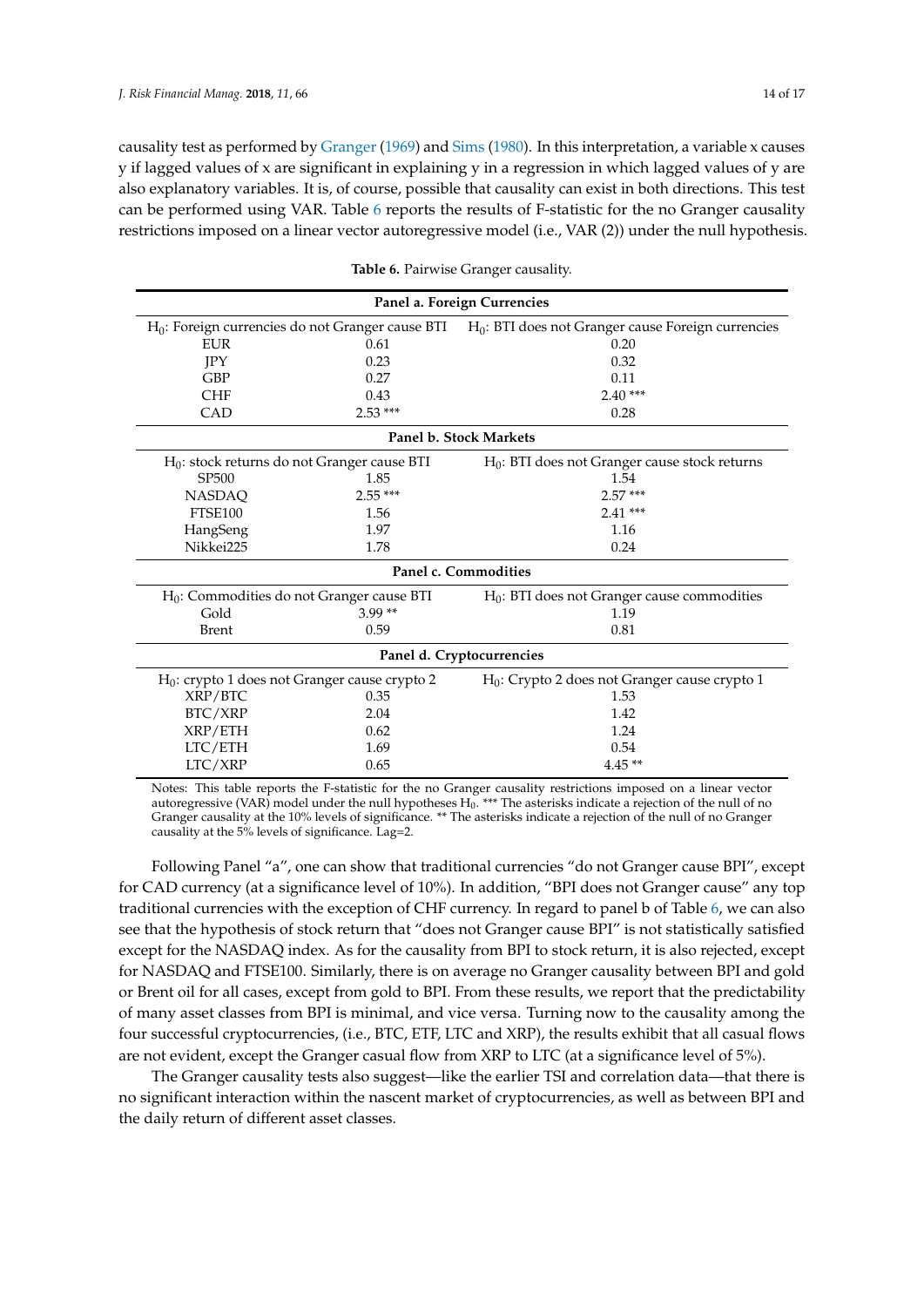#### <span id="page-14-5"></span>**7. Conclusions**

In this paper, we have investigated connectedness within the cryptocurrency market, and across BPI and other asset classes such as traditional currencies, stocks and gold or Brent oil. We have used the spill over index approach with the spectral representation of variance decomposition networks as proposed by [Diebold and Yilmaz](#page-15-10) [\(2012\)](#page-15-10) and Baruník and Křehlík [\(2017\)](#page-14-4). We have shown no significant spillover effects between the nascent market of cryptocurrencies and other asset classes. Hence, we suggest that cryptocurrencies are weakly integrated into the global financial market. They can be interpreted as independent financial instruments that pose little to no systematic risk, which may add to its attractiveness for investors. Concerning the connectedness within the cryptocurrency market, we report a time–frequency–dynamics connectedness nature of the course of the considered period. Moreover, the decomposition of TSI is mostly dominated by short frequency component (2–4 days) leading to the conclusion that this nascent market is highly speculative at present. These findings provide insights for regulators and potential international investors.

As the literature grows, there are different valuation procedures or techniques to model and analyze changes in the volatility of financial assets. The most popular is the Multivariate ARCH type (GARCH) model with DCC correlation or the Spline–GARCH model. Therefore, in the future, we will use one of these methods with the aim of uncovering the connection of assets within other regional and global markets, or industry, and provide grounds for further research in risk management.

**Funding:** This research received no external funding.

## **References**

- <span id="page-14-2"></span>Aftab, Muhammad, Rubi Ahmad, and Izlin Ismail. 2015. Dynamics between currency and equity in Chinese markets. *Chinese Management Studies* 9: 333–54. [\[CrossRef\]](http://dx.doi.org/10.1108/CMS-07-2014-0120)
- <span id="page-14-6"></span>Ali, Robleh, John Barrdear, Roger Clews, and James Southgate. 2014. The Economics of Digital Currencies. Bank of England Quarterly Bulletin, Q3. Available online: [http://www.bankofengland.co.uk/publications/](http://www.bankofengland.co.uk/publications/Documents/quarterlybulletin/2014/qb14q3digitalcurrenciesbitcoin1.pdf) [Documents/quarterlybulletin/2014/qb14q3digitalcurrenciesbitcoin1.pdf](http://www.bankofengland.co.uk/publications/Documents/quarterlybulletin/2014/qb14q3digitalcurrenciesbitcoin1.pdf) (accessed on 9 November 2015).
- <span id="page-14-13"></span>Antonakakis, Nikolaos, and Konstantinos Vergos. 2013. Sovereign bond yield spillovers in the Euro zone during the financial and debt crisis. *Journal of International Financial Markets* 26: 258–72. [\[CrossRef\]](http://dx.doi.org/10.1016/j.intfin.2013.06.004)
- <span id="page-14-3"></span>Tiwari, Aviral Kumar, Juncal Cunado, Rangan Gupta, and Mark E. Wohar. 2018. Volatility spillovers across Global Asset Classes: Evidence from time and Frequency Domains. *The Quarterly Review of Economics and Finance*. [\[CrossRef\]](http://dx.doi.org/10.1016/j.qref.2018.05.001)
- <span id="page-14-0"></span>Barber, Simon, Xavier Boyen, Elaine Shi, and Ersin Uzun. 2012. Bitter to Better-How to Make BitCoin a Better Currency. In *Financial Cryptography and Data Security*. Berlin/Heidelberg: Springer.
- <span id="page-14-4"></span>Baruník, Jozef, and Tomáš Křehlík. 2017. Measuring the Frequency Dynamics of Financial Connectedness and Systemic Risk. *Journal of Financial Econometrics* 16: 271–96. [\[CrossRef\]](http://dx.doi.org/10.1093/jjfinec/nby001)
- <span id="page-14-8"></span>Baur, Dirk, KiHoon Hong, and Adrian Lee. 2015. Bitcoin: Currency or Asset? Available online: [https://papers.](https://papers.ssrn.com/sol3/papers.cfm?abstract_id=2736020) [ssrn.com/sol3/papers.cfm?abstract\\_id=2736020](https://papers.ssrn.com/sol3/papers.cfm?abstract_id=2736020) (accessed on 22 February 2016).
- <span id="page-14-10"></span>Baur, Dirk G., and Brian M. Lucey. 2010. Is Gold a Hedge or a Safe Haven? An Analysis of stocks, Bonds and Gold. *Financial Review* 45: 217–29. [\[CrossRef\]](http://dx.doi.org/10.1111/j.1540-6288.2010.00244.x)
- <span id="page-14-9"></span>Baur, Dirk G., and Thomas K. McDermott. 2010. Is gold a safe haven? International evidence. *Journal of Banking & Finance* 34: 1886–98.
- <span id="page-14-7"></span>Baur, Dirk G., Thomas Dimpfl, and Konstantin Kuck. 2018. Bitcoin, gold and the US dollar–A replication and extension. *Finance Research Letters* 25: 103–10. [\[CrossRef\]](http://dx.doi.org/10.1016/j.frl.2017.10.012)
- <span id="page-14-11"></span>Beckmann, Joscha, Theo Berger, and Robert Czudaj. 2015. Does gold act as a hedge or a safe haven for stocks? A smooth transition approach. *Economic Modeling* 48: 16–24. [\[CrossRef\]](http://dx.doi.org/10.1016/j.econmod.2014.10.044)
- <span id="page-14-1"></span>Bell, Claes. 2013. Bitcoin: Virtual Money or Risky Investment? Available online: [https://www.bankrate.com/](https://www.bankrate.com/investing/bitcoin-virtual-money-or-risky-investment/) [investing/bitcoin-virtual-money-or-risky-investment/](https://www.bankrate.com/investing/bitcoin-virtual-money-or-risky-investment/) (accessed on 25 September 2013).
- <span id="page-14-12"></span>Botman, Dennis P. J., Irineu E. Carvalho Filho, and Raphael W. Lam. 2013. The Curious Case of the Yen as a Safe Haven Currency: A Forensic Analysis. Available online: [https://www.imf.org/external/pubs/ft/wp/2013/](https://www.imf.org/external/pubs/ft/wp/2013/wp13228.pdf) [wp13228.pdf](https://www.imf.org/external/pubs/ft/wp/2013/wp13228.pdf) (accessed on 6 November 2013).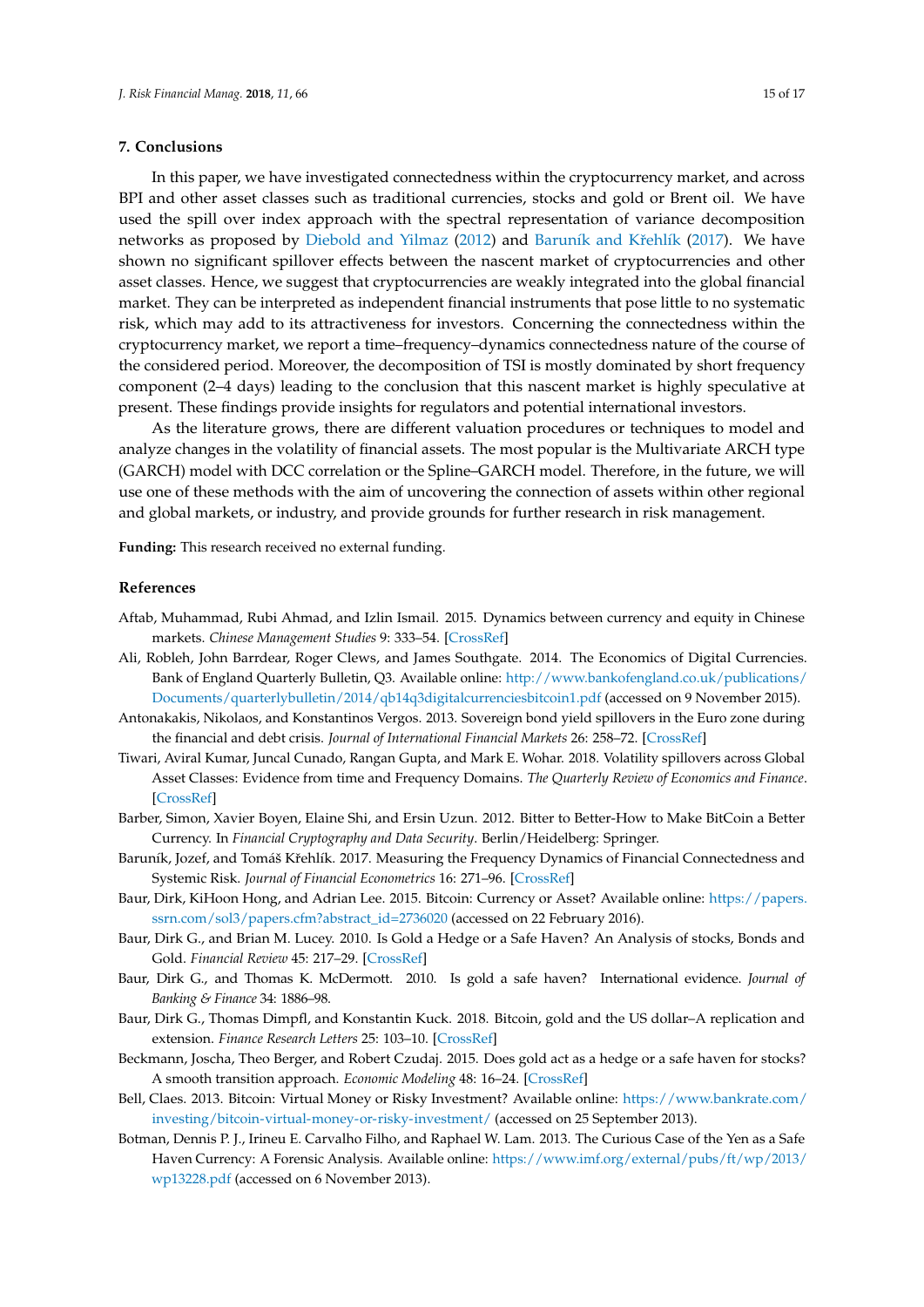- <span id="page-15-16"></span>Bouoiyour, Jamal, and Refk Selmi. 2015. Bitcoin Price: Is it really that New Round of Volatility can be on way? *Economics Bulletin* 36: 3.
- <span id="page-15-19"></span>Bouoiyour, Jamal, and Refk Selmi. 2017. Ether: Bitcoin's Competitor or Ally? Available online: [https://arxiv.org/](https://arxiv.org/abs/1707.07977) [abs/1707.07977](https://arxiv.org/abs/1707.07977) (accessed on 25 July 2017).
- <span id="page-15-8"></span>Bouri, Elie, Peter Molnár, Georges Azzi, David Roubaud, and Lars Ivar Hagfors. 2017a. On the hedge and safe haven properties of Bitcoin: Is it really more than a diversifier? *Finance Research Letters* 20: 192–98. [\[CrossRef\]](http://dx.doi.org/10.1016/j.frl.2016.09.025)
- <span id="page-15-15"></span>Bouri, Elie, Naji Jalkh, Peter Molnár, and David Roubaud. 2017b. Bitcoin for energy commodities before and after the December 2013 crash: diversifier, hedge or a safe haven? *Applied Economics* 49: 5063–73. [\[CrossRef\]](http://dx.doi.org/10.1080/00036846.2017.1299102)
- <span id="page-15-6"></span>Briere, Marie, Kim Oosterlinck, and Ariane Szafarz. 2013. Virtual Currency, Tangible Return: Portfolio Diversification with Bitcoins. *Journal of Assessment Management* 16: 365–73. [\[CrossRef\]](http://dx.doi.org/10.2139/ssrn.2324780)
- <span id="page-15-3"></span>Buchholz, Martis, Jess Delaney, Joseph Warren, and Jeff Parker. 2012. Bits and Bets, Information, Price Volatility, and Demand for BitCoin. *Economics*. 312. Available online: [http://www.bitcointrading.com/pdf/](http://www.bitcointrading.com/ pdf/bitsandbets.pdf) [bitsandbets.pdf](http://www.bitcointrading.com/ pdf/bitsandbets.pdf) (accessed on 5 May 2012).
- <span id="page-15-21"></span>Morley, Ciara. 2014. Three Essays on Identifying Safe Haven for Equity Investors. National University of Ireland Maynooth (NUIM), Maynooth, Co. Kildare, Ireland. Available online: [http://rian.ie/en/item/view/98385.](http://rian.ie/en/item/view/98385.html) [html](http://rian.ie/en/item/view/98385.html) (accessed on 8 April 2014).
- <span id="page-15-11"></span>Davidian, Marie, and Raymond J. Carroll. 1987. Variance Function Estimation. *Journal of the American Statistical Association* 82: 1079–91. [\[CrossRef\]](http://dx.doi.org/10.1080/01621459.1987.10478543)
- <span id="page-15-9"></span>Diebold, Francis X., and Kamil Yilmaz. 2009. Measuring financial asset return and volatility spillovers, with application to global equity markets. *The Economic Journal* 119: 158–71. [\[CrossRef\]](http://dx.doi.org/10.1111/j.1468-0297.2008.02208.x)
- <span id="page-15-10"></span>Diebold, Francis X., and Kamil Yilmaz. 2012. Better to give than to receive: Predictive directional measurement of volatility spillovers. *International Journal of Forecasting* 28: 57–66. [\[CrossRef\]](http://dx.doi.org/10.1016/j.ijforecast.2011.02.006)
- <span id="page-15-5"></span>Dyhrberg, Anne Haubo. 2015a. Hedging capabilities of Bitcoin. Is it the virtual gold? *Finance Research Letters* 16: 139–144. [\[CrossRef\]](http://dx.doi.org/10.1016/j.frl.2015.10.025)
- <span id="page-15-14"></span>Dyhrberg, Anne Haubo. 2015b. Bitcoin, gold and the dollar–A GARCH volatility analysis. *Finance Research Letters* 16: 85–92. [\[CrossRef\]](http://dx.doi.org/10.1016/j.frl.2015.10.008)
- <span id="page-15-7"></span>Eisel, Alexander, Stephan Gasser, and Karl Weinmayer. 2015. Caveat Emptor: Does Bitcoin Improve Portfolio Diversification? Available online: <https://ssrn.com/abstract=2408997> (accessed on 3 June 2015).
- <span id="page-15-22"></span>Forsberg, Lars, and Eric Ghysels. 2007. Why Do absolute Returns Predict Volatility so well? *Journal of Financial Econometrics* 5: 31–67. [\[CrossRef\]](http://dx.doi.org/10.1093/jjfinec/nbl010)
- <span id="page-15-2"></span>Glaser, Florian, Martin Haferkorn, Moritz Weber, and Kai Zimmermann. 2014. How to price a digital currency? Empirical insights on the influence of media coverage on the Bitcoin bubble. *Banking and Information Technology* 15: 21–32.
- <span id="page-15-24"></span>Granger, Clive. 1969. Investigating Causal Relationships by Econometric Models and Cross-Spectral Methods. *Econometica* 37: 424–38. [\[CrossRef\]](http://dx.doi.org/10.2307/1912791)
- <span id="page-15-13"></span>Grinberg, Reuben. 2011. BitCoin: An Innovative Alternative Digital Currency. *Hastings Science & Technology Law Journal* 4: 159–208.
- <span id="page-15-20"></span>Grisse, Christian, and Thomas Nitschka. 2013. On Financial Risk and the Safe Haven Characteristics of Swiss Franc Exchange Rates. Swiss National Bank Working Papers. Available online: [https://www.sciencedirect.](https://www.sciencedirect.com/science/article/pii/S0927539815000249?via%3Dihub) [com/science/article/pii/S0927539815000249?via%3Dihub](https://www.sciencedirect.com/science/article/pii/S0927539815000249?via%3Dihub) (accessed on 22 March 2015).
- <span id="page-15-23"></span><span id="page-15-0"></span>Joe, Harry. 1997. *Multivariate Models and Dependence Concepts*. London: Chapman & Hall.
- <span id="page-15-17"></span>Joshi, Leela. 2017. Bitcoin: Real or virtual currency? *International Journal of Recent Scientific Research* 8: 22354–57.
- Kaul, Aditya, and Stephen Sapp. 2006. Y2K fears and safe haven trading of the U.S. dollar. *Journal of International Money and Finance* 25: 760–79. [\[CrossRef\]](http://dx.doi.org/10.1016/j.jimonfin.2006.04.003)
- <span id="page-15-1"></span>Kerner, Sean Michael. 2014. Why Marc Andreessen is Bullish on Bitcoin. Available online: [http://www.eweek.](http://www.eweek.com/cloud/why-marc-andreessen-is-bullish-on-bitcoin) [com/cloud/why-marc-andreessen-is-bullish-on-bitcoin](http://www.eweek.com/cloud/why-marc-andreessen-is-bullish-on-bitcoin) (accessed on 2 February 2014).
- <span id="page-15-4"></span>Kristoufek, Ladislav. 2013. BitCoin meets Google Trends and Wikipedia: Quantifying the relationship between phenomena of the Internet era. *Scientific Reports* 3: 1–7. [\[CrossRef\]](http://dx.doi.org/10.1038/srep03415) [\[PubMed\]](http://www.ncbi.nlm.nih.gov/pubmed/24301322)
- <span id="page-15-18"></span>Meurers, Martin, and Berend Diekmann. 2007. The US Dollar: Safe Haven, Despite Rising US Current Account Defecit. Deutsche Bank Working Paper Series. Available online: [https://www.econstor.eu/dspace/](https://www.econstor.eu/dspace/bitstream/10419/21888/1/PROD0000000000214099.pdf) [bitstream/10419/21888/1/PROD0000000000214099.pdf](https://www.econstor.eu/dspace/bitstream/10419/21888/1/PROD0000000000214099.pdf) (accessed on 6 August 2007).
- <span id="page-15-12"></span>Nakamoto, Satoshi. 2008. Bitcoin: A Peer-to-Peer Electronic Cash System. Available online: [https://](https://nakamotoinstitute.org/literature/bitcoin/) [nakamotoinstitute.org/literature/bitcoin/](https://nakamotoinstitute.org/literature/bitcoin/) (accessed on 31 October 2008).